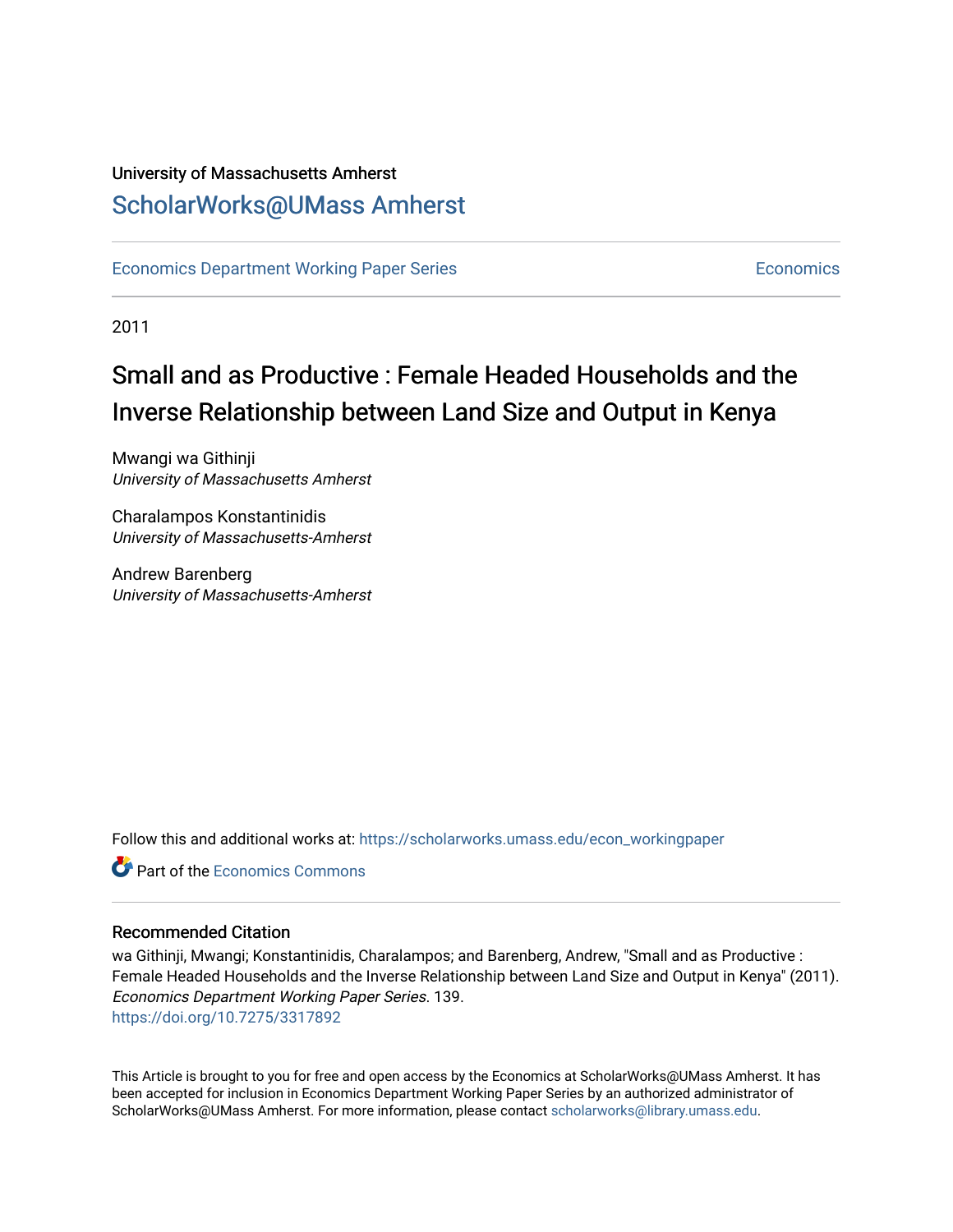# **DEPARTMENT OF ECONOMICS**

# **Working Paper**

## **Small and as Productive : Female Headed Households and the Inverse Relationship between Land Size and Output in Kenya**

By

Mwangi wa Githinji Charalampos Konstantinidis Andrew Barenberg

Working Paper 2011‐31



## **UNIVERSITY OF MASSACHUSETTS AMHERST**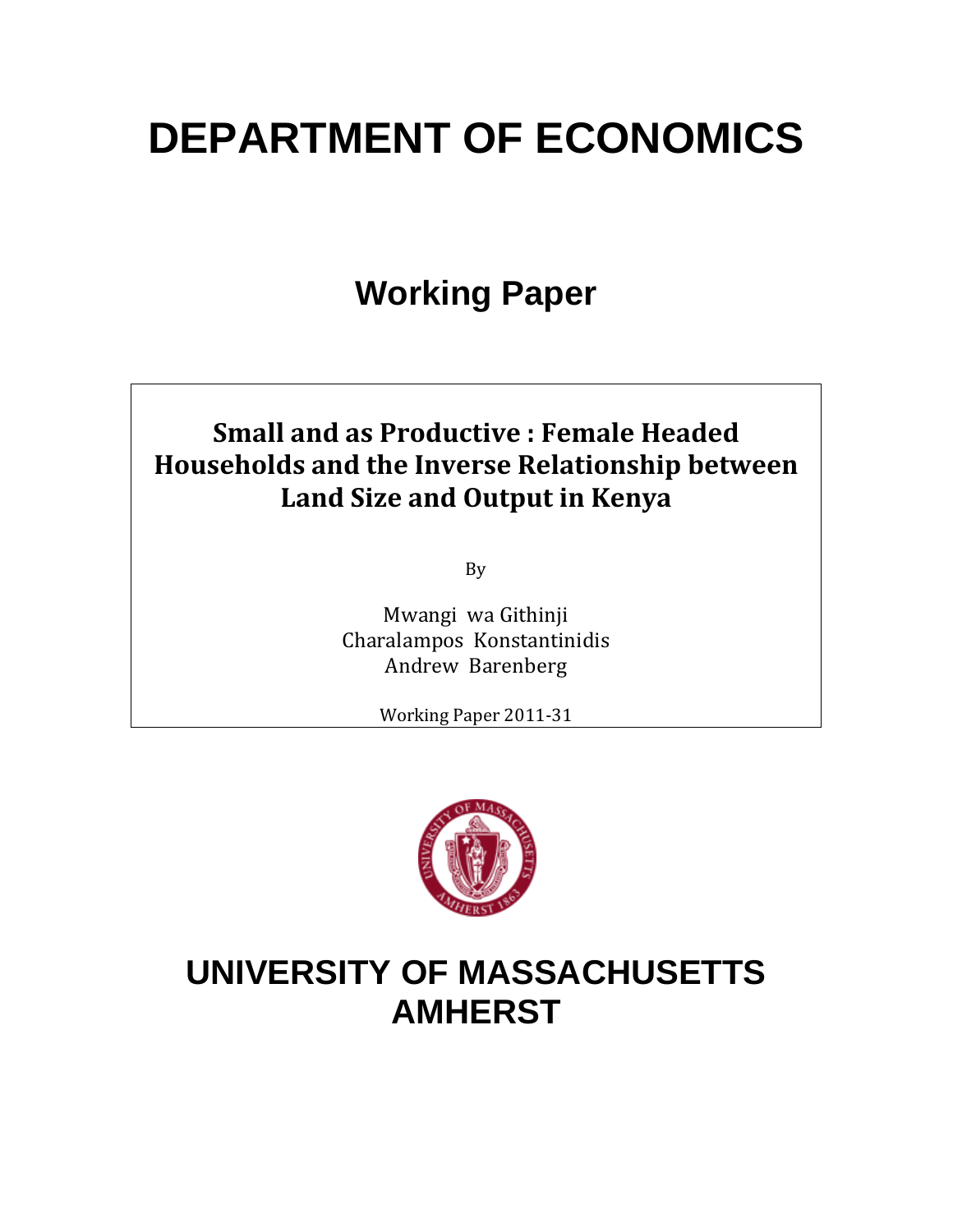# Small and as Productive: Female‐headed households and the inverse relationship between land size and output in Kenya.

#### **Mwangi wa Gĩthĩnji, Charalampos Konstantinidis and Andrew Barenberg. University of MassachusettsAmherst**

#### Abstract

Access to land and particularly its distribution has reemerged as an important part of both academic and policy discussions in the last decade, leading to the resuscitation of the debate on the relationship between size of holdings and output per land unit. Across the world, studies have suggested the existence of a decreasing relationship between land size and output per unit of land. The most-widely accepted explanation for this relationship is that households with smaller holdings tend to be labor rich relative to land, and therefore can achieve higher output through the increased application of labor. Despite the rich literature on this topic there has been little work on whether this relationship is valid for female-headed households, particularly in the case of African countries. Past African studies have found female-headed households to be smaller by close to one adult in comparison to maleheaded households. Given this difference one would expect there to be a difference in the outcome of land redistribution for different types of households, ceteris paribus. Additionally, the aggregate impact in African countries could be substantial, as female-headed households comprise in several cases up to 30 percent of the rural households. In this paper we will examine empirically whether the inverse size and output relationship is different between female and male headed households in the case of Kenya, using the Kenya Integrated Household Budget and Expenditure Survey of 2006, which includes modules on agricultural holdings and agricultural output in addition to the standard demographic characteristics. By controlling for the endogeneity of crop choice and fertilizer use we are able to find that cash crop production and human capital, and not differences in household size, determines the differences in male and female headed land productivity. Hence, our study goes beyond the simple discussion of the inverse relationship between land size and output per unit and the potential impact of redistribution. Specifically we will be able to address the kind of broad rural development policies in addition to land redistribution that would allow female headed households to do at least as well as (if not better than) male headed households.

Keywords: Agriculture, Gender, Kenya, Africa, Crop Choice, Land Productivity

JEL Code: J16, O13, Q15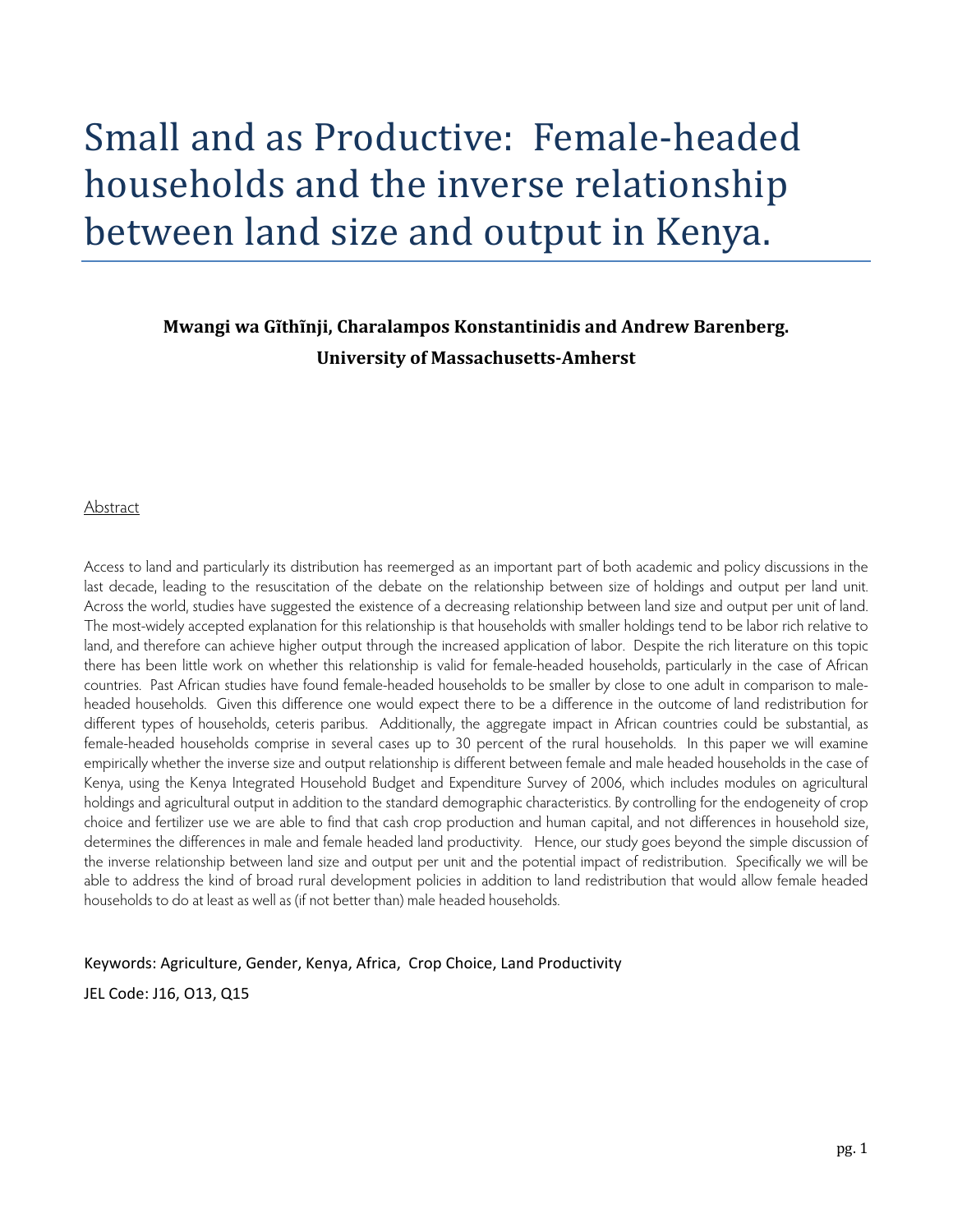### **Introduction**

The role of women in African agriculture is a well-studied topic, and it is accepted as a stylized fact that female-headed households are less productive than male-headed households, as measured by value of output per unit of land (FAO 2011). In this paper we revisit this issue in the Kenyan context using a newly available national data set the Kenya Integrated Household Budget and Expenditures Survey (2006) which includes modules on agriculture.

There are a number of reasons why it is important to revisit these questions at this particular time. The first is the international context; the last thirty years have seen globalization and neoliberal policies greatly expand the reach of the market. This has occurred across economies both in the rural and urban areas. Rural households which in the past were somewhat insulated from market phenomena are today much more integrated. In situations where production occurs at the household level, differently structured households have potentially been impacted in different ways. Further given the difference in resources, powers and placement, households may themselves adjust differently to these forces (Tsikata, 2010). Beyond extending the market, the process of globalization and the neoliberal policies impact land issues in African economies by consciously attempting to promulgate western perspectives on ownership and management of land under the guise of land reform. Immediately after independence land reform, including specifically land redistribution, was attempted in a number of African countries. With the oil crisis of the 1970s, land issues took a back burner to correcting macro-economic imbalances. Land reform resurfaced in the late 1980s and early 1990s led by the World Bank and bilateral donors. This second round of discussion and implementation of land reform often focused on tenurial reform and the imposition of private property. While claiming that security of tenure was essential for small farmers to be more productive (despite little evidence) they were in many ways preparing the ground to allow large investors to make safe large capital intensive investments in African land (Manji 2006).

Hence, Africa is now being hailed as the new land of opportunity by the World Bank and global capitalists have been engaging in a process of land grab through large scale acquisitions of land (see Deininger and Byerlee 2011).

There have also been a number of changes in the local context of Kenya which make the topic worth revisiting. After somewhat of a hiatus during the previous regime, the present Kenyan government has speeded up the issuance of land titles across the country. Additionally, it has increased support of agriculture with an emphasis on market related activities such as contract farming as the key to improving the welfare for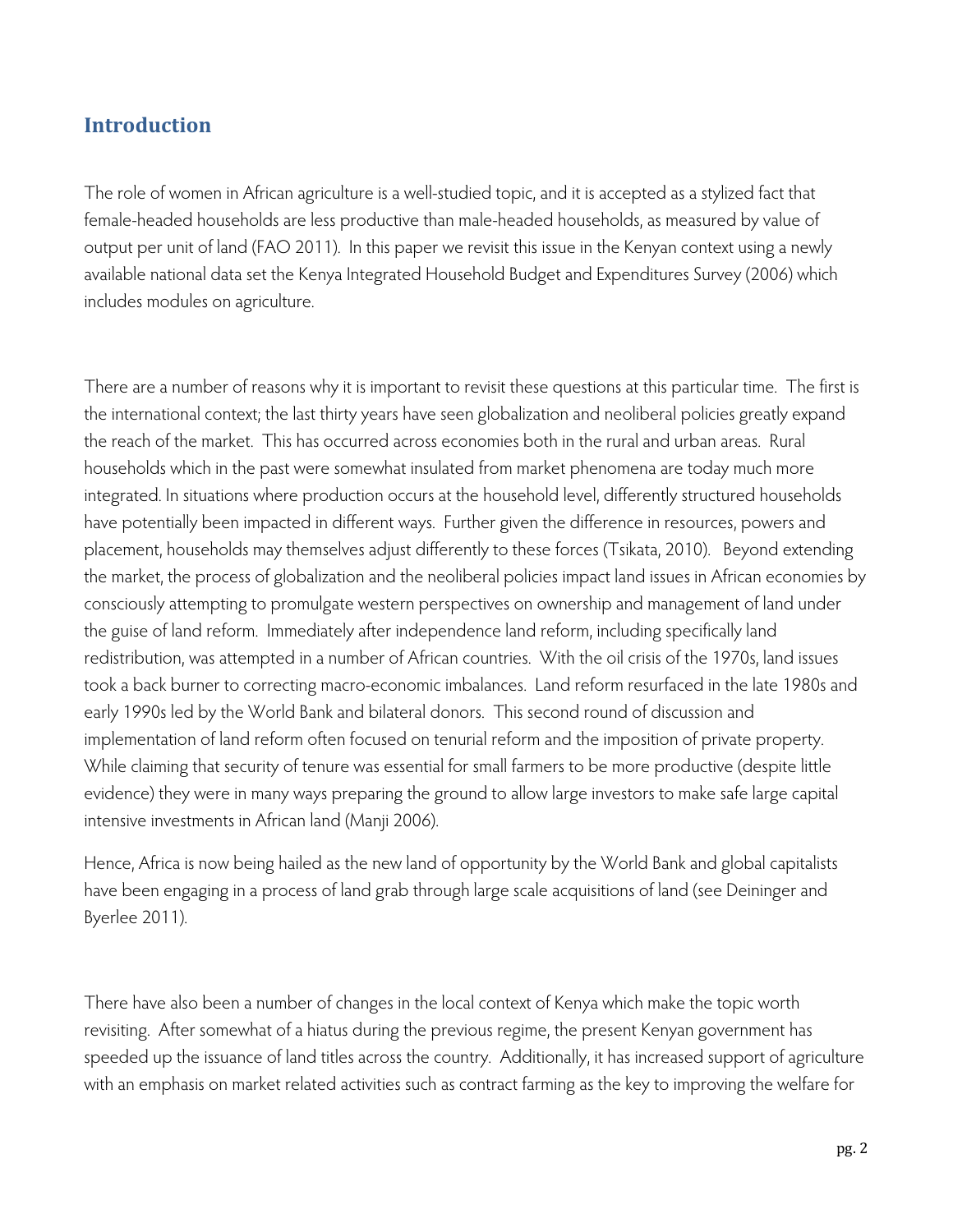rural populations. To implement the *Strategy for the Revitalization of Agriculture* the Government of Kenya planned to increase budget resources from 2.5 percent in 2004/05 to 3.5 percent of GDP in 2008/09 (Government of Kenya 2008). The tremendous growth of the urban market means that there is now a market for products which in the 1960s to the 1980s were seen as subsistence crops. At independence in 1964 Kenya's urban population comprised 8 percent of the total population with just over 700,000 of whom 50 percent were located in Nairobi. The overwhelming majority of Kenyans (92 percent of the population) were living in rural areas, mostly engaged in various forms of agriculture. The capital city was effectively the only large market for food crops and even that market was limited because the low population density of the city at the time allowed a significant proportion of urbanites to be engaged in substantial farming activities. Based on estimates by Freeman (1991) and the Mazingira institute (1987) as cited in Gĩthĩnji (2000 pg. 132) approximately 29 percent of urban households farmed on their own private properties. This group represented only 32 percent of all urban farmers, suggesting that in the late 1980s over 80 percent of all urban households engaged in some self-provisioning of farm products.

By 2006 the picture is completely different. Although Kenya is still predominantly a rural society with 79 percent of the population living in rural areas, the urban population now numbers 7.8 million of whom only 3 million live in Nairobi, indicating the existence of a large number of urban agglomerations across the country (See Table 1). Thus, most rural areas are now in close proximity to markets for agricultural products. This development is of particular importance: contrary to the dominant traditional story of exports driving agricultural development, Wiggin (2005) found that success stories in African agriculture more recently have been propelled by the expansion of internal demand.

|                                                                     | Table 1. I opulation su ucture in Kenya 170+-2000 |      |      |      |                  |      |      |      |      |      |
|---------------------------------------------------------------------|---------------------------------------------------|------|------|------|------------------|------|------|------|------|------|
|                                                                     | 1964                                              | 1970 | 1975 | 1980 | 1985             | 1990 | 1995 | 2000 | 2005 | 2006 |
| Urban population in<br>millions                                     | 0.76                                              | 1.2  | 1.7  | 2.5  | 3.3 <sup>°</sup> | 4.3  | 5.2  | 6.1  | 7.4  | -7.8 |
| <b>Population in the largest</b><br>city<br>(% of urban population) | 50                                                | 46   | 39   | 34   | 33               | 32   | 34   | 36   | 38   | 38   |
| <b>Rural population</b><br>(% of total population)                  | 92                                                | 90   | 87   | 84   | 83               | 82   | 81   | 80   | 79   | 79   |

**Table 1: Population Structure in Kenya 19642006**

This trend in growing urbanization along with a concurrent increase in demand for the products of agriculture has been accompanied by a decrease in the availability of land per capita for agriculture. This is caused both by the rapid population growth and the failure of the non-farm sector to provide enough jobs to absorb the increasing population (Gĩthĩnji 2010). Both the demand effect (for products of agriculture) mentioned above and the supply effect (land availability) have increased the value of land and its commoditization. We believe that this increased pressure on land via commoditization, in the context of a patriarchal society is likely to weaken the position of female-headed households, in the same way that the penetration of capitalism via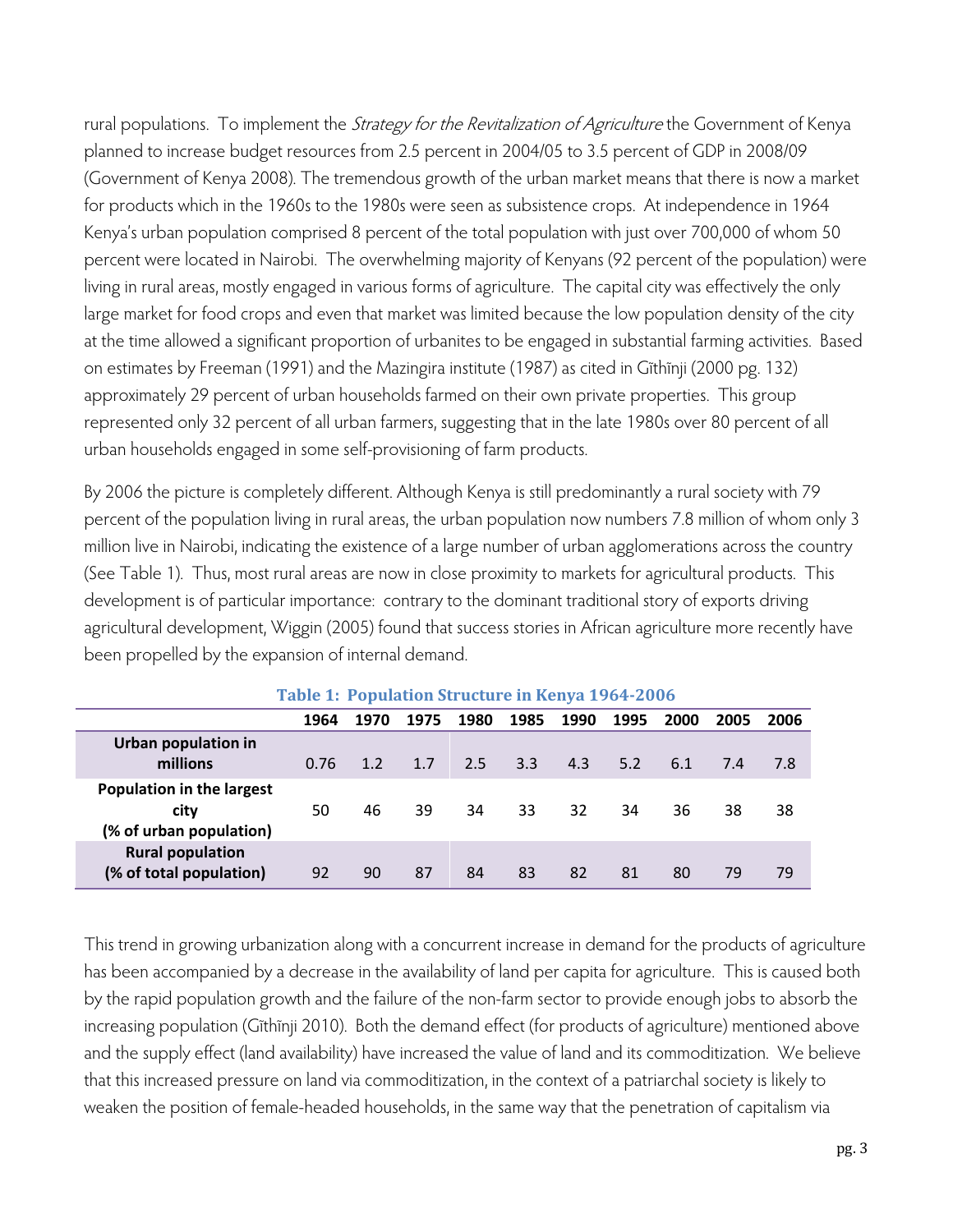colonialism weakened the position of women farmers in the 19<sup>th</sup> and 20<sup>th</sup>. centuries (Boserup 1970). A further motivation for the study is that female headed households continue to be poorer on average than male headed households. Gĩthĩnji (2000) finds that female-headed households only made 58 percent of the income made by male-headed households in rural areas, whereas Place et al (2007) find that in Western Kenya women were more likely to be chronically poor both in terms of protein intake and non food expenditure. Since female-headed households make up close to one third of rural households, understanding the reasons behind female headed households' lower output per unit of land would go a long way in helping us eradicate poverty in rural areas.

Beyond addressing the gender gap in agricultural productivity, our work also contributes to the literature on the inverse relationship (IR) between land size and productivity per unit area. Despite the large number of studies examining IR, relatively few have been carried out in African economies (Sender and Johnston 2004, Gĩthĩnji et a/2011). In the past work on this relationship the kind of household has rarely been taken into account. Even when they were controlling for the sex of the head of household, gender dimensions were not central to the story<sup>1</sup>.

### **Explaining the Gap**

In the literature there are three basic strands that explain the difference in output per unit of land area between male and female-headed households. The most common strand which also coincides with the explanation for the IR effect is the access to and control of labor. As noted above households headed by women tend to be smaller than male-headed households and are thus less able to increase output per land unit by increasing the amount of labor added per unit of land. We would add that in a patriarchal society female heads may also have less control over adult male labor in their household. Udry (1996) for example in a study in Burkina Faso attributes the difference in productivity between male- and female-controlled plots to the differential (and inefficient) allocation of resources within the household between male and female plots. Hence, female plots receive less labor as well as other inputs such as fertilizers than male-managed plots. Holden et al (2001) find that in cereal production in the Ethiopian highlands male-headed farms had 50 percent higher yields than their female counterparts. This difference is attributed both to the lack of access to labor and draught animals. Finally, in a study of Nigerian rice farmers, Oladeebo and Fajuyigbe (2007) show that female farmers command less family labor than their male counterparts, despite being technically more efficient than their male counterparts (see also Peterman et al., 2010).

<sup>1</sup> Deere and Leon (2001) and Masterson (2007) constitute exceptions to the rule. Their work however focuses on Latin America while our focus here is Africa.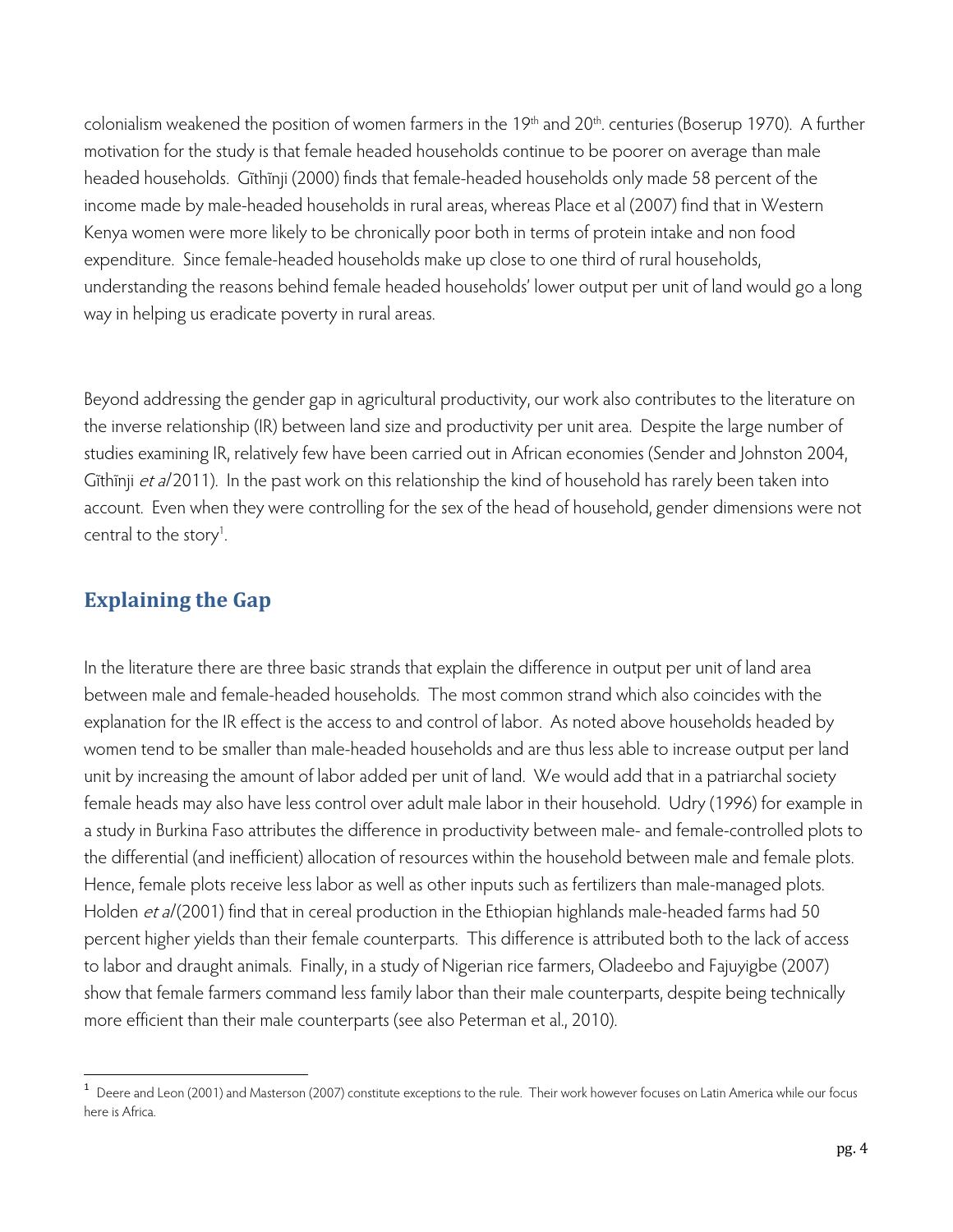The second strand of reasoning given for the difference is tenure insecurity, which may occur at two different levels. The first is the general lack of title for small farmers particularly in many African countries. This is a result both of the existence of indigenous forms of ownership and assigning of rights that do not neatly fit into western notions of private property and therefore the titling regime. The lack of title is also due to the limited capacity of governments to complete cadastre surveys of the rural areas. The argument made in this context is that lack of titles and insecurity lead to fewer long-term investments by farmers who are not assured of reaping the returns on their investment. Female-headed households are less likely to have titles and therefore would in this context be expected to invest less and thus have lower output per land unit. Boserup (1970) points out how the basis of titling in a number of African countries under the British for example titled only in men's names, creating insecurity for married women. Alene et al. (2008) find that, in addition to lower education, the less secure tenure for women has resulted in lower productivity. Goldstein and Udry (2008) point to how exclusion from socio-political networks in Ghana leads to women being insecure about the land they farm and thus, for fear of losing control over their land, unwilling to leave it fallow with detrimental consequences for soil fertility and land productivity. In the context of Kenya, Dolan (2001) finds that women are excluded from contract farming in the vegetable export sector because of a lack of titles. As is clear here what has become an opportunity for male farmers with titles has not been one for women; in fact the resources previously used by women for vegetable farming for family consumption and local markets have been taken over by men. Hence, to the extent that contract farming can be considered an opening occasioned by globalization, it is one primarily for male farmers, often at the expense of women farmers.

The second part of the security of tenure argument is that since women get access to land through their relationship to a male, even if titles exist their permanence on the allocated plot is not a given. In fact there is plenty of evidence that titles may decrease security for women as men (in whose name most titles are given) may dispose of the land. Here the ability of an individual male to dispose of land given private property may actually increase insecurity for women compared to indigenous systems that often do not allow a single individual to dispose of land without consultation - even if only of other men. For example Lesorogol (2005) finds that privatization of communal pastoral lands in Kenya resulted in a market for leasing of the lands in which the men alone controlled the revenue. The leases are an outcome of the process of privatization which has resulted in women effectively having less access to land and its products than they did under communal tenure. In the same context, Mwangi (2007) notes that both women and the youth did not receive parcels when the pastoral lands were subdivided, on the grounds that they were not collective ranch members during the period of collective property rights.

The third type of argument revolves around lack of access to farming support in particular credit, extension, and input support, because of various forms of discrimination against women. There are a number of studies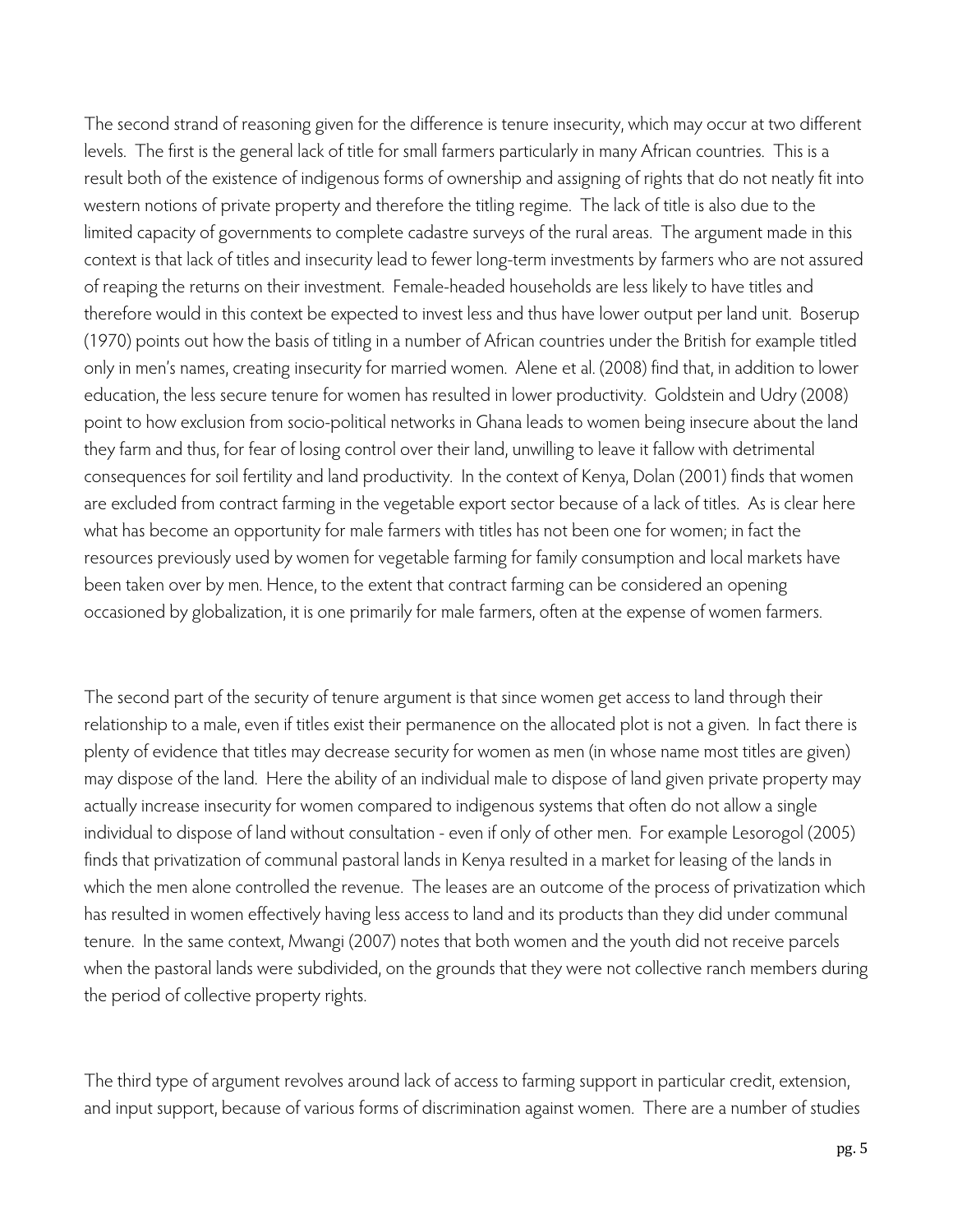that point to the lack of access in inputs as a cause of lower productivity. Boserup (1970) is among the first to point out how a western perspective of farming with the male head of household as the principal farmer led in the African colonies to extension services that supported only male farmers, with the assumption that female farmers were not as good as their male counterparts. This practice continues in post-colonial Africa. Staudt (1978) finds that extension was channeled to men in Kenya. Bindlish *et al* (1993) find that women farmers have less access to extension in Burkina Faso and that having female extension workers makes a difference in the productivity of women farmers. Saito et al (1994) find that extension contributes to productivity increases on male manage plots but not on female managed ones in Kenya. Gĩthĩnji (2011) reports that fewer extension visits and demonstrations take place on female headed household farms. A number of studies (Ongaro 1990; Saito 1994; Udry et al. 1995; Udry 1996; Deininger and Olinto 2000; Tiruneh et al. 2001; Ouma et al 2006; Wanjiku et al 2007) point to the gap in credit, fertilizer and capital use and technological adoption between female and male-headed households.

#### **New Explanations**

Whereas most studies which address the gender gap in productivity utilize small datasets, our study makes use of a national survey, the Kenyan Integrated Household Budget Survey, which was conducted by the Kenya National Bureau of Statistics in 2006. This survey includes a detailed agricultural module which among other things captures the size of land, number of plots, characteristics of plots, as well as inputs and credit. Hence, we are able to examine possible discriminations against female-headed households in Kenya as a whole.

Quisumbing (1996) notes that often the difference in productivity may be accounted for by the choice of crops which is not accounted for in single equation models due to its endogeneity. In our work we begin with a single equation model and follow that up with a reduced form two stage least square (2SLS) models to estimate the impact of choice of crops. By controlling for the likelihood the farm would be producing cash crops we are able to explain most of the gap between female and male headed households.

Our work presents several other advantages over many other studies. The first is that unlike most previous studies which treat *de jure* and *de facto* female headed households the same, we are able to separate households by marital status into; married, never married and widowed. By doing this we potentially control for support via transfers that may accrue to *de facto* female headed households that are a product of male migration for employment. Additionally we are able to control for both soil and slope characteristics of the land. While studies have often noted the importance of soil fertility due to data limitations they often have had to use proxies such as village or regional fixed effects to capture this important variable. Since our data contains self-reported descriptions of soil types we are able to improve on this control. In addition we are able to control for the slope of the land. This is particularly important in Kenya where much of the best land is at relatively high altitudes and is inclined. In these kinds of conditions a novel explanation for IR and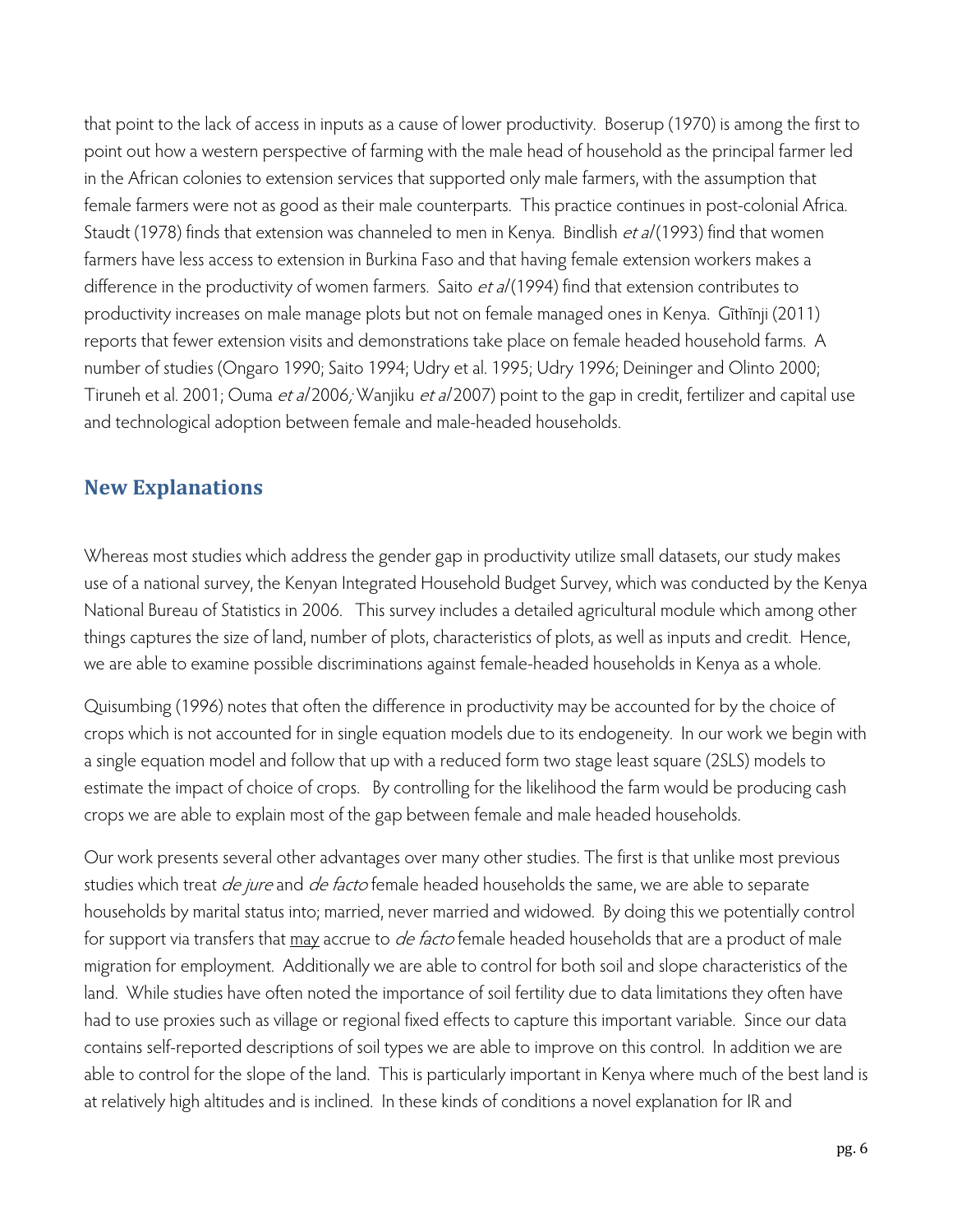productivity of small farms may be the limited possibility of exploiting returns to scale in the use of large capital machinery such as tractors (Gîthînji et al 2011). Our third innovation is the way we treat human capital in farming. In all previous studies of this type both quantity and quality of human capital as measured by literacy or education are thought to be important. In most studies quality of human capital has been captured either via the education or literacy status of the head of household. The implicit assumption in this approach being that farming is a top down activity in which the human capital of the manager dominates. Implicit in this is a view that any knowledge the manager acquires about farming can be easily passed to other members of the household regardless of their own human capital. We instead assume that farming is a somewhat collective activity in which human capital of each member is complementary (Gĩthĩnji et a/2011). We do this by using the degree of literacy within the household as a proxy for the human capital of the entire household.

#### **The Data**

This survey includes a detailed agricultural module which among other things captures the size of land, number of plots, characteristics of plots, as well as inputs and credit. The survey is national and representative to the district level which is the second level of disaggregation after the province. The total number of households covered is 13,212 with 66,725 individuals. For our purposes we drop Nairobi, the capital which is 100 percent urban as well as the sparsely populated North Eastern province (< 5% of total population) in which the rural population was under sampled. We restrict ourselves only to farming households leaving us with 6,630 households and 37,802 individuals.

Presented in Table 2 are some basic descriptive statistics on household, land characteristics and output by type of household. As in many African countries a little over 30 percent of farming households are femaleheaded. Most of the female heads (close to 60 percent) are widows while the rest are married with the exception of 3 percent who have never been married. Although given the longer life expectancy of women, one expects the number of widows to be greater than widowers the difference is striking. In real terms there are six times as many widows as they are widowers. The large number of widows contrasted to the small number of widowers suggests that on death of a spouse men are able to get remarried relatively easily while women are not if we assume that death rates are comparable. On the other hand it could be the reflection of a much higher death rate in men than women. The slightly higher average age of the head of female-headed households is consistent with there being a larger group of widows among the female-headed households. As we expect the female-headed households are smaller by just over one individual. This difference means that these households have less labor available. Given the roughly equal dependency ratio the difference is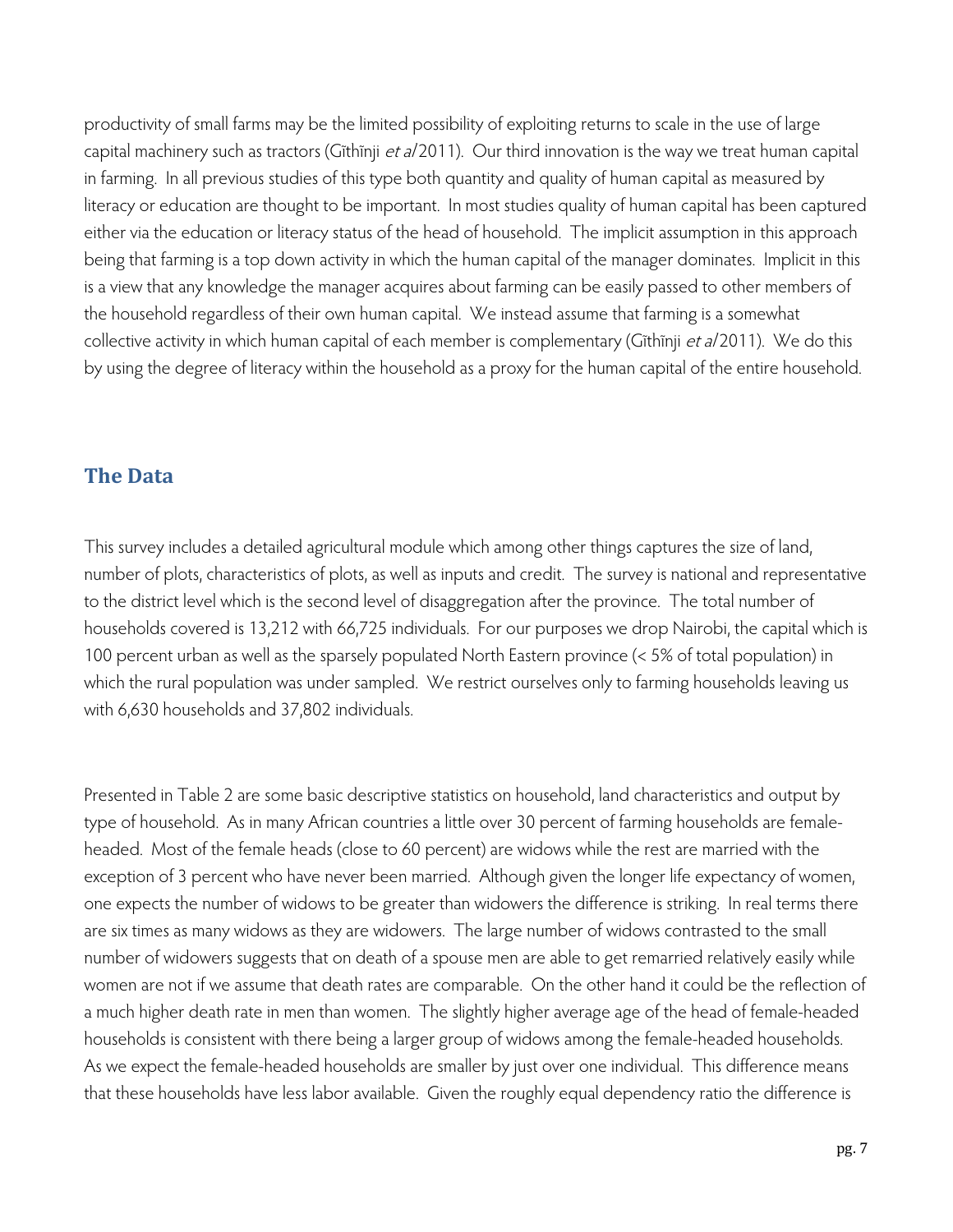proportionately shared in a drop in both the number of children and adults. Another striking difference is the feature is the greater number of seniors (above 65) living in female-headed households. In a patriarchal society in which assets are transferred to sons, we would expect that there was an obligation for the sons to look after the elderly parents; however, this does not seem to be the case. Depending on the health of the elderly it may also mean that female-headed households' capacity to work in farming or outside the house may be restricted. In terms of assets male-headed households land holdings are 15 percent larger than those of their female counterparts. Because of the smaller household size however there is no difference in the per capita measure of land. This relationship has been fairly stable over time. Gĩthĩnji (2000) found the same relationship held twenty years ago. Assuming that no other differences exist (our examination of slope and soil characteristics shows little variation depending on who is the head of the household), and given roughly equal per capita land sizes and the same number of plots, we would expect there to be little differences in output per acre if labor is the main input. In fact this is not the case: male-headed households' output on average is 81 percent larger than female-headed households. This gap begs explanation.

|                                     | <b>Male-headed</b> | <b>Female-headed</b> |  |  |  |
|-------------------------------------|--------------------|----------------------|--|--|--|
| <b>Percent of Population</b>        | 69.9               | 31.1                 |  |  |  |
| <b>Married (%)</b>                  | 93.9               | 38.5                 |  |  |  |
| <b>Never Married (%)</b>            | 1.6                | 3.1                  |  |  |  |
| Widowed (%)                         | 4.5                | 58.4                 |  |  |  |
| <b>Household size</b>               | 6                  | 4.9                  |  |  |  |
| <b>Average age of Head</b>          | 47.4               | 50.3                 |  |  |  |
| <b>Dependency Ratio</b>             | 0.39               | 0.38                 |  |  |  |
| % senior members of HH              | 5.4                | 9.9                  |  |  |  |
| <b>Land Size in acres</b>           | 2.57               | 2.24                 |  |  |  |
| Land size per capita in acres       | 0.43               | 0.46                 |  |  |  |
| <b>Number of Plots</b>              | 3.1                | $\overline{3}$       |  |  |  |
| <b>Output per acre in Shillings</b> | 34,684             | 19,161               |  |  |  |

#### **Table 2 Basic Household and Farm Characteristics**

An examination of the inputs to farming begins to suggest a story that may partially explain the difference in output. Table 3 presents the differences in male- and female-headed households' access to inputs and transfers. We notice that male-headed households are more likely to be using inorganic fertilizer (60 percent of male-headed households use inorganic fertilizer versus 50 percent of female-headed households), to be receiving seeds or fertilizer from agricultural cooperatives (4 percent vs 2 percent). Since inorganic fertilizer use can be considered a proxy for technological adaption, it may also suggest a gap between men and women in the use of other capital inputs – for which unfortunately we do not have good direct measures. Furthermore, we notice that the percentage of male-headed households using organic fertilizer, receiving transfers from the government or from NGOs, and having access to government resources is higher than their female counterparts. Even where women seem to do better, as in the case of access to credit, the complete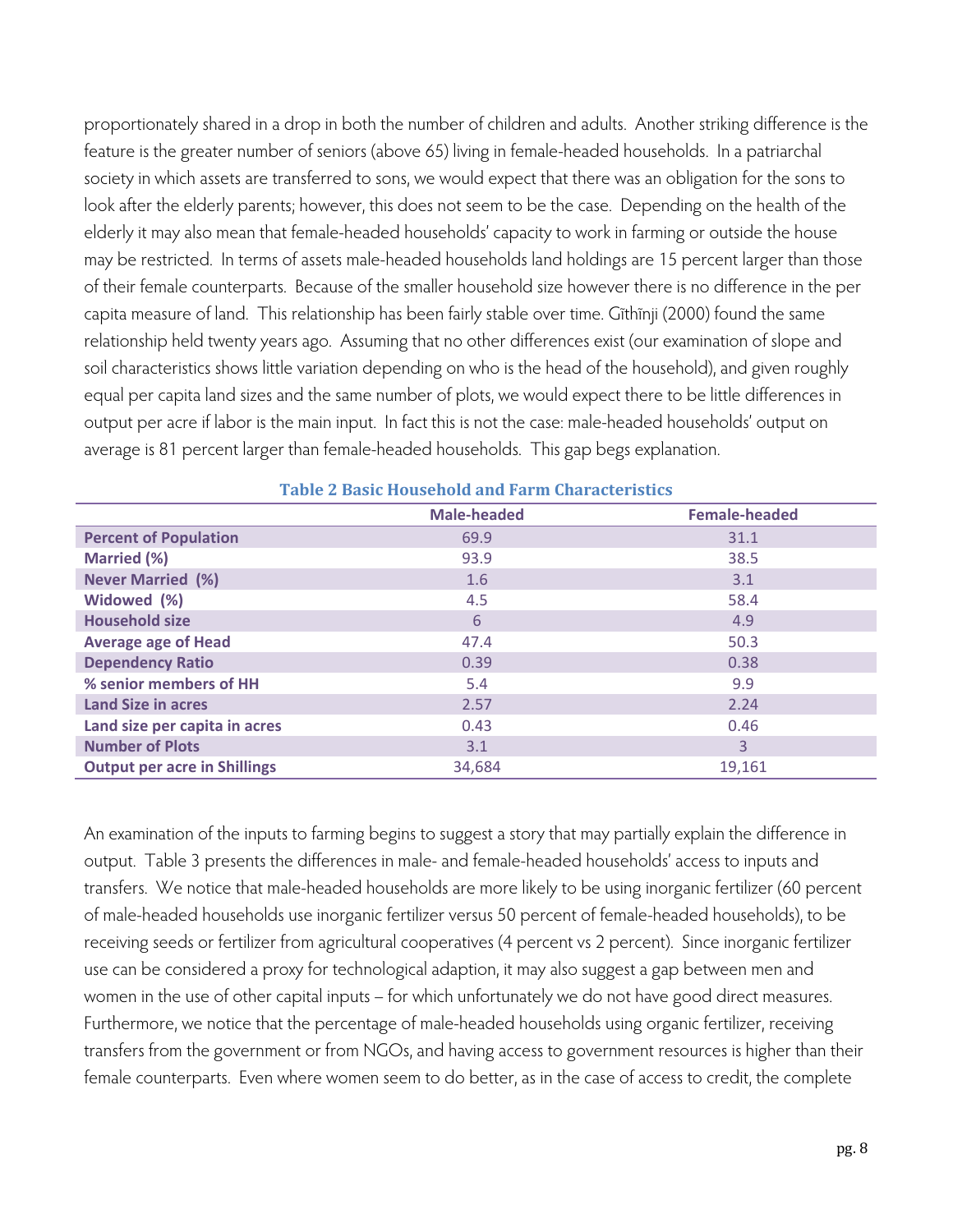story suggests otherwise. Despite receiving more credit the variation in the interest rates they pay is higher resulting in a higher (23% p.a. vs 18% p.a.) though not statistically significant average.

| <b>Table 3 Farming Inputs and Transfers</b>              |                    |                      |  |  |  |
|----------------------------------------------------------|--------------------|----------------------|--|--|--|
|                                                          | <b>Male Headed</b> | <b>Female-headed</b> |  |  |  |
| % of households using Inorganic Fertilizer               | 60.4               | 50.2                 |  |  |  |
| % of households using Organic Fertilizer                 | 45.5               | 43.0                 |  |  |  |
| % of households receiving Government transfers           | 22.2               | 20.4                 |  |  |  |
| % of households receiving Nonprofit transfers            | 12.5               | 11.4                 |  |  |  |
| % of households receiving Credit                         | 30.9               | 31.7                 |  |  |  |
| % of households receiving seeds or fertilizer from Govt  | 4.1                | 2.9                  |  |  |  |
| % of households receiving seeds or fertilizer from Coops | 4.1                | 2.3                  |  |  |  |
| % of households farming Land for cash crops              | 13.3               | 8.4                  |  |  |  |
| % Income from cash crops                                 | 20.3               | 13.8                 |  |  |  |
|                                                          |                    |                      |  |  |  |

#### **The Model**

We begin with the basic standard model used in the IR literature. Y<sub>i</sub> is the total farm output per acre of farmland for household i. L represents the size of the farm in acres and H is a vector of control variables which include household demographic characteristics, marital status, educational characteristics, and plot characteristics (soil and slope types of the plots a household operates on). F is a vector of fixed effects which controls for the district in which household *i* is located and  $\varepsilon$  is the error term.

The model takes the form:

 $logY_i = \beta logL_i + \gamma H_i + \delta F_i + \varepsilon_i$ .

The demographic characteristics are marriage status, which includes married (monogamous and polygamous), never married, whereas the omitted variable is not married (which includes widowed, divorced and separated). We control for household size and household size squared, in order to capture non-linear effects of additional household members on output per acre. We define the dependency ratio as the fraction of children under 15 years of age over the number of household members. We also control for the age of the head of the household and its square, in order to capture possible benefits of experience. Finally, our demographic characteristics include educational characteristics. Thus, we control for the years of education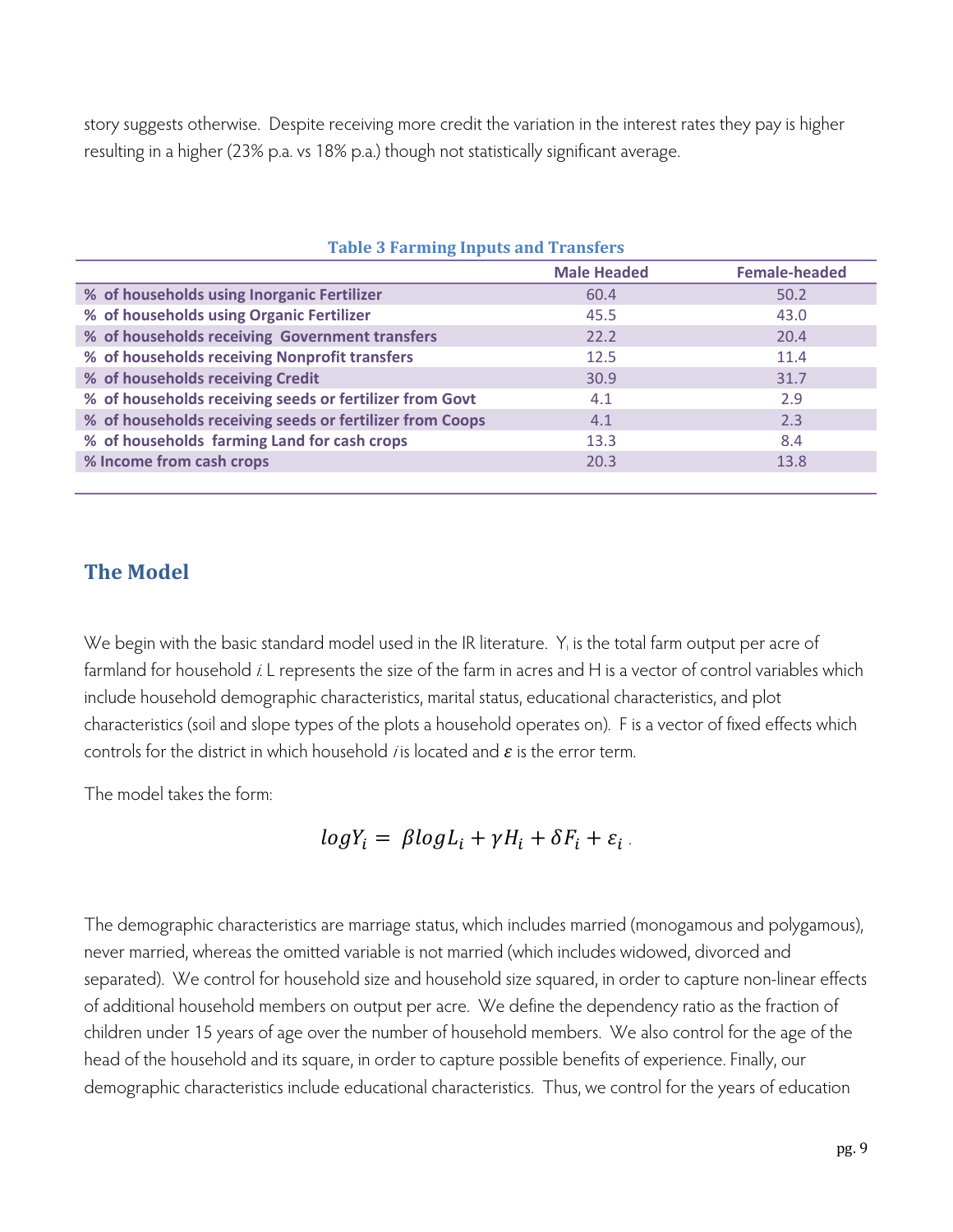the head of the household received and a square term, to allow for non-linear returns to education. We also control for the percent of literate members of the household, as captured by the number of household members who are able to both read and write. Our rationale is that agriculture is not an individual enterprise, conducted by the head of household alone. Hence, the number of literate members of a household might impact the productivity of the output in a way that cannot be captured by looking at the education of the head alone.

Turning to the plot characteristics, we include three types of controls. The number of plots allows us to capture the effect of fragmentation on output. Although more land fragmentation could potentially obstruct the expansion of mechanized methods of production, it could also serve as a safety net for agricultural production and allow differentiation of product. We also control for the types of soil and slope on which the household operates, by looking at the relative shares of different types of soil and slope, on which the household operates. The different types of soil are loamy, sandy, between sandy and clay, clay, or other type, whereas slope is classified into flat, slight slope, moderate slope, steep/hilly, and other type. We choose to omit the percent of loamy land and the percent of flat land, as they are the most common types.

We estimate a series of models beginning with the most basic which includes just land size and a dummy variable for female-headed households. We proceed by adding demographic and household controls in regression two and then number of plots controlled by a household, soil, slope of the plots (as percentages and district fixed effects controls in regression three. Regressions four and five are two stages least squares models (2SLS) used to control for crop choice and fertilizer use that we will return to in the next section. The first 2SLS regression is run with household demographic controls which we then remove for the final 2SLS regression, to see whether household size is important in cash crop production.

 In the first two regressions we focus on household demographic and human capital characteristics. In our first regression, both of our control variables are strongly significant, statistically and economically. Smaller farms are more productive in terms of output per acre (a 1% increase in farm size decreases output by 0.36%), whereas the output per acre of female-headed households is 41% lower than that of their male counterparts, ceteris paribus.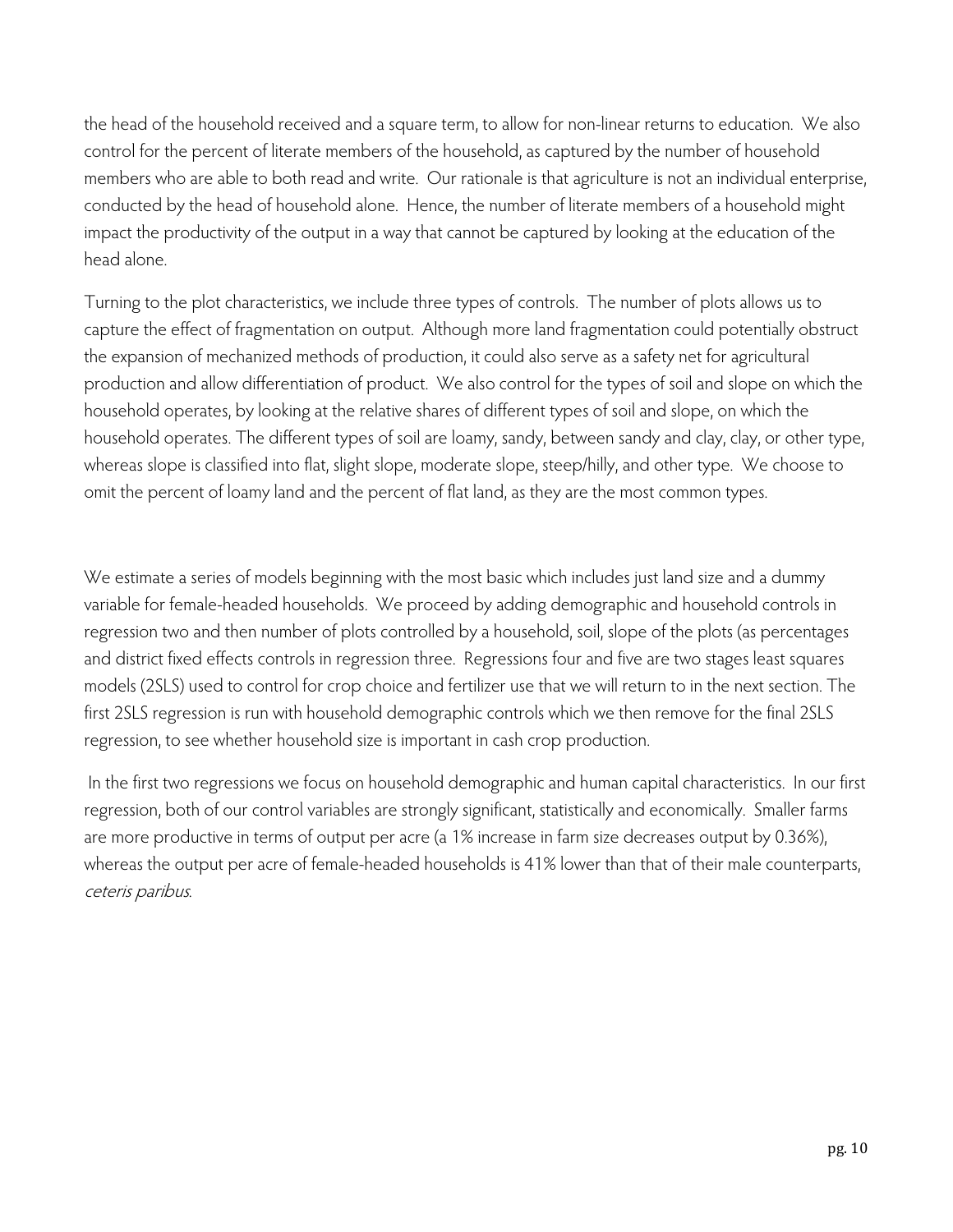| (3)<br>(5)<br>(1)<br>$\overline{0}$<br>(4)<br><b>OLS</b><br><b>OLS</b><br>FE<br>2SLS<br>2SLS<br>$-0.3642$ **<br>$-0.3814$ **<br>$-0.3233$ **<br>$-0.4770$ **<br>$-0.4578$ **<br>Log Land<br>(0.0365)<br>(0.0403)<br>(0.0358)<br>(0.0393)<br>(0.0394)<br>$-0.4106$ ***<br>$-0.2058$ **<br>$-0.1536$<br>$-0.0305$<br>$-0.0382$<br>Female Headed<br>(0.0516)<br>(0.0600)<br>(0.0579)<br>(0.0495)<br>(0.0679)<br>Married<br>0.1056<br>$-0.0184$<br>$-0.0453$<br>(0.0904)<br>(0.0803)<br>(0.0730)<br>Never Married<br>0.2454<br>0.0507<br>$-0.0905$<br>(0.2009)<br>(0.1713)<br>(0.1945)<br>$0.0804$ **<br>$0.0926***$<br>HH Size<br>0.0708<br>(0.0323)<br>(0.0264)<br>(0.0281)<br>$-0.0053$ **<br>$-0.0033$ <sup>*</sup><br>$-0.0041$ **<br>HH Size Sq.<br>(0.0018)<br>(0.0015)<br>(0.0016)<br>$-0.3383$ <sup>*</sup><br>$-0.2958$ <sup>*</sup><br>Dependency Ratio<br>$-0.1385$<br>(0.1527)<br>(0.1276)<br>(0.1196)<br>$0.0300^*$<br>Age of Head<br>0.0053<br>$-0.0041$<br>0.0121<br>(0.0099)<br>(0.0105)<br>(0.0093)<br>(0.0118)<br>Age of Head Sq.<br>$-0.0002$<br>$-0.0000$<br>0.0001<br>$-0.0001$<br>(0.0001)<br>(0.0001)<br>(0.0001)<br>(0.0001)<br>Ed. of Head<br>$0.0689$ <sup>*</sup><br>0.0262<br>0.0270<br>0.0309<br>(0.0333)<br>(0.0272)<br>(0.0258)<br>(0.0260)<br>Ed. of Head Sq.<br>$-0.0010$<br>$-0.0000$<br>0.0000<br>$-0.0000$<br>(0.0019)<br>(0.0016)<br>(0.0016)<br>(0.0016)<br>$0.3924***$<br>$0.6153***$<br>$0.4039***$<br>$0.3824***$<br>Percent Literate<br>(0.1296)<br>(0.1001)<br>(0.0906)<br>(0.1078)<br>$0.1659***$<br>$0.1219***$<br>$0.1233***$<br>Plots<br>(0.0226)<br>(0.0208)<br>(0.0209)<br>$-0.3621$ ***<br>Sandy Soil<br>$-0.1063$<br>$-0.1028$<br>(0.0985)<br>(0.0929)<br>(0.0933)<br>$-0.1817$<br>Between Soil<br>0.0180<br>0.0132<br>(0.0888)<br>(0.0815)<br>(0.0824)<br>Clay Soil<br>$-0.0778$<br>0.0049<br>0.0021<br>(0.1205)<br>(0.1474)<br>(0.1455)<br>Other Texture<br>$-0.1080$<br>0.1960<br>0.2192<br>(0.1814)<br>(0.1950)<br>(0.1954)<br>Slight Slope<br>0.1021<br>0.0431<br>0.0449<br>(0.0649)<br>(0.0648)<br>(0.0652)<br>0.2777<br>Moderate Slope<br>0.0295<br>0.0316<br>(0.0930)<br>(0.0832)<br>(0.0837)<br>$0.5656*$<br>Steep Slope<br>0.1403<br>0.1405<br>(0.1593)<br>(0.1210)<br>(0.1211)<br>Other Slope<br>$1.6370^{*}$<br>0.2913<br>0.2932<br>(0.7401)<br>(0.3654)<br>(0.3655)<br>4.5348***<br>4.5258***<br>Cash Crop<br>(0.4135)<br>(0.4200)<br>0.4019<br>Inorganic Fert.<br>0.3852<br>(0.2410)<br>(0.2424)<br>$9.2436***$<br>$7.4403***$<br>$7.7481***$<br>$7.5417***$<br>$7.4076***$<br>Constant<br>(0.0537)<br>(0.3203)<br>(0.3419)<br>(0.3656)<br>(0.3502)<br>6037<br>4463<br>4463<br>4433<br>4450<br>Observations | <b>Table 4: Results</b> |       |       |       |       |       |  |
|---------------------------------------------------------------------------------------------------------------------------------------------------------------------------------------------------------------------------------------------------------------------------------------------------------------------------------------------------------------------------------------------------------------------------------------------------------------------------------------------------------------------------------------------------------------------------------------------------------------------------------------------------------------------------------------------------------------------------------------------------------------------------------------------------------------------------------------------------------------------------------------------------------------------------------------------------------------------------------------------------------------------------------------------------------------------------------------------------------------------------------------------------------------------------------------------------------------------------------------------------------------------------------------------------------------------------------------------------------------------------------------------------------------------------------------------------------------------------------------------------------------------------------------------------------------------------------------------------------------------------------------------------------------------------------------------------------------------------------------------------------------------------------------------------------------------------------------------------------------------------------------------------------------------------------------------------------------------------------------------------------------------------------------------------------------------------------------------------------------------------------------------------------------------------------------------------------------------------------------------------------------------------------------------------------------------------------------------------------------------------------------------------------------------------------------------------------------------------------------------------------------------------------------------------------------------------------------------------------------------------------------------------------------------------|-------------------------|-------|-------|-------|-------|-------|--|
|                                                                                                                                                                                                                                                                                                                                                                                                                                                                                                                                                                                                                                                                                                                                                                                                                                                                                                                                                                                                                                                                                                                                                                                                                                                                                                                                                                                                                                                                                                                                                                                                                                                                                                                                                                                                                                                                                                                                                                                                                                                                                                                                                                                                                                                                                                                                                                                                                                                                                                                                                                                                                                                                           |                         |       |       |       |       |       |  |
|                                                                                                                                                                                                                                                                                                                                                                                                                                                                                                                                                                                                                                                                                                                                                                                                                                                                                                                                                                                                                                                                                                                                                                                                                                                                                                                                                                                                                                                                                                                                                                                                                                                                                                                                                                                                                                                                                                                                                                                                                                                                                                                                                                                                                                                                                                                                                                                                                                                                                                                                                                                                                                                                           |                         |       |       |       |       |       |  |
|                                                                                                                                                                                                                                                                                                                                                                                                                                                                                                                                                                                                                                                                                                                                                                                                                                                                                                                                                                                                                                                                                                                                                                                                                                                                                                                                                                                                                                                                                                                                                                                                                                                                                                                                                                                                                                                                                                                                                                                                                                                                                                                                                                                                                                                                                                                                                                                                                                                                                                                                                                                                                                                                           |                         |       |       |       |       |       |  |
|                                                                                                                                                                                                                                                                                                                                                                                                                                                                                                                                                                                                                                                                                                                                                                                                                                                                                                                                                                                                                                                                                                                                                                                                                                                                                                                                                                                                                                                                                                                                                                                                                                                                                                                                                                                                                                                                                                                                                                                                                                                                                                                                                                                                                                                                                                                                                                                                                                                                                                                                                                                                                                                                           |                         |       |       |       |       |       |  |
|                                                                                                                                                                                                                                                                                                                                                                                                                                                                                                                                                                                                                                                                                                                                                                                                                                                                                                                                                                                                                                                                                                                                                                                                                                                                                                                                                                                                                                                                                                                                                                                                                                                                                                                                                                                                                                                                                                                                                                                                                                                                                                                                                                                                                                                                                                                                                                                                                                                                                                                                                                                                                                                                           |                         |       |       |       |       |       |  |
|                                                                                                                                                                                                                                                                                                                                                                                                                                                                                                                                                                                                                                                                                                                                                                                                                                                                                                                                                                                                                                                                                                                                                                                                                                                                                                                                                                                                                                                                                                                                                                                                                                                                                                                                                                                                                                                                                                                                                                                                                                                                                                                                                                                                                                                                                                                                                                                                                                                                                                                                                                                                                                                                           |                         |       |       |       |       |       |  |
|                                                                                                                                                                                                                                                                                                                                                                                                                                                                                                                                                                                                                                                                                                                                                                                                                                                                                                                                                                                                                                                                                                                                                                                                                                                                                                                                                                                                                                                                                                                                                                                                                                                                                                                                                                                                                                                                                                                                                                                                                                                                                                                                                                                                                                                                                                                                                                                                                                                                                                                                                                                                                                                                           |                         |       |       |       |       |       |  |
|                                                                                                                                                                                                                                                                                                                                                                                                                                                                                                                                                                                                                                                                                                                                                                                                                                                                                                                                                                                                                                                                                                                                                                                                                                                                                                                                                                                                                                                                                                                                                                                                                                                                                                                                                                                                                                                                                                                                                                                                                                                                                                                                                                                                                                                                                                                                                                                                                                                                                                                                                                                                                                                                           |                         |       |       |       |       |       |  |
|                                                                                                                                                                                                                                                                                                                                                                                                                                                                                                                                                                                                                                                                                                                                                                                                                                                                                                                                                                                                                                                                                                                                                                                                                                                                                                                                                                                                                                                                                                                                                                                                                                                                                                                                                                                                                                                                                                                                                                                                                                                                                                                                                                                                                                                                                                                                                                                                                                                                                                                                                                                                                                                                           |                         |       |       |       |       |       |  |
|                                                                                                                                                                                                                                                                                                                                                                                                                                                                                                                                                                                                                                                                                                                                                                                                                                                                                                                                                                                                                                                                                                                                                                                                                                                                                                                                                                                                                                                                                                                                                                                                                                                                                                                                                                                                                                                                                                                                                                                                                                                                                                                                                                                                                                                                                                                                                                                                                                                                                                                                                                                                                                                                           |                         |       |       |       |       |       |  |
|                                                                                                                                                                                                                                                                                                                                                                                                                                                                                                                                                                                                                                                                                                                                                                                                                                                                                                                                                                                                                                                                                                                                                                                                                                                                                                                                                                                                                                                                                                                                                                                                                                                                                                                                                                                                                                                                                                                                                                                                                                                                                                                                                                                                                                                                                                                                                                                                                                                                                                                                                                                                                                                                           |                         |       |       |       |       |       |  |
|                                                                                                                                                                                                                                                                                                                                                                                                                                                                                                                                                                                                                                                                                                                                                                                                                                                                                                                                                                                                                                                                                                                                                                                                                                                                                                                                                                                                                                                                                                                                                                                                                                                                                                                                                                                                                                                                                                                                                                                                                                                                                                                                                                                                                                                                                                                                                                                                                                                                                                                                                                                                                                                                           |                         |       |       |       |       |       |  |
|                                                                                                                                                                                                                                                                                                                                                                                                                                                                                                                                                                                                                                                                                                                                                                                                                                                                                                                                                                                                                                                                                                                                                                                                                                                                                                                                                                                                                                                                                                                                                                                                                                                                                                                                                                                                                                                                                                                                                                                                                                                                                                                                                                                                                                                                                                                                                                                                                                                                                                                                                                                                                                                                           |                         |       |       |       |       |       |  |
|                                                                                                                                                                                                                                                                                                                                                                                                                                                                                                                                                                                                                                                                                                                                                                                                                                                                                                                                                                                                                                                                                                                                                                                                                                                                                                                                                                                                                                                                                                                                                                                                                                                                                                                                                                                                                                                                                                                                                                                                                                                                                                                                                                                                                                                                                                                                                                                                                                                                                                                                                                                                                                                                           |                         |       |       |       |       |       |  |
|                                                                                                                                                                                                                                                                                                                                                                                                                                                                                                                                                                                                                                                                                                                                                                                                                                                                                                                                                                                                                                                                                                                                                                                                                                                                                                                                                                                                                                                                                                                                                                                                                                                                                                                                                                                                                                                                                                                                                                                                                                                                                                                                                                                                                                                                                                                                                                                                                                                                                                                                                                                                                                                                           |                         |       |       |       |       |       |  |
|                                                                                                                                                                                                                                                                                                                                                                                                                                                                                                                                                                                                                                                                                                                                                                                                                                                                                                                                                                                                                                                                                                                                                                                                                                                                                                                                                                                                                                                                                                                                                                                                                                                                                                                                                                                                                                                                                                                                                                                                                                                                                                                                                                                                                                                                                                                                                                                                                                                                                                                                                                                                                                                                           |                         |       |       |       |       |       |  |
|                                                                                                                                                                                                                                                                                                                                                                                                                                                                                                                                                                                                                                                                                                                                                                                                                                                                                                                                                                                                                                                                                                                                                                                                                                                                                                                                                                                                                                                                                                                                                                                                                                                                                                                                                                                                                                                                                                                                                                                                                                                                                                                                                                                                                                                                                                                                                                                                                                                                                                                                                                                                                                                                           |                         |       |       |       |       |       |  |
|                                                                                                                                                                                                                                                                                                                                                                                                                                                                                                                                                                                                                                                                                                                                                                                                                                                                                                                                                                                                                                                                                                                                                                                                                                                                                                                                                                                                                                                                                                                                                                                                                                                                                                                                                                                                                                                                                                                                                                                                                                                                                                                                                                                                                                                                                                                                                                                                                                                                                                                                                                                                                                                                           |                         |       |       |       |       |       |  |
|                                                                                                                                                                                                                                                                                                                                                                                                                                                                                                                                                                                                                                                                                                                                                                                                                                                                                                                                                                                                                                                                                                                                                                                                                                                                                                                                                                                                                                                                                                                                                                                                                                                                                                                                                                                                                                                                                                                                                                                                                                                                                                                                                                                                                                                                                                                                                                                                                                                                                                                                                                                                                                                                           |                         |       |       |       |       |       |  |
|                                                                                                                                                                                                                                                                                                                                                                                                                                                                                                                                                                                                                                                                                                                                                                                                                                                                                                                                                                                                                                                                                                                                                                                                                                                                                                                                                                                                                                                                                                                                                                                                                                                                                                                                                                                                                                                                                                                                                                                                                                                                                                                                                                                                                                                                                                                                                                                                                                                                                                                                                                                                                                                                           |                         |       |       |       |       |       |  |
|                                                                                                                                                                                                                                                                                                                                                                                                                                                                                                                                                                                                                                                                                                                                                                                                                                                                                                                                                                                                                                                                                                                                                                                                                                                                                                                                                                                                                                                                                                                                                                                                                                                                                                                                                                                                                                                                                                                                                                                                                                                                                                                                                                                                                                                                                                                                                                                                                                                                                                                                                                                                                                                                           |                         |       |       |       |       |       |  |
|                                                                                                                                                                                                                                                                                                                                                                                                                                                                                                                                                                                                                                                                                                                                                                                                                                                                                                                                                                                                                                                                                                                                                                                                                                                                                                                                                                                                                                                                                                                                                                                                                                                                                                                                                                                                                                                                                                                                                                                                                                                                                                                                                                                                                                                                                                                                                                                                                                                                                                                                                                                                                                                                           |                         |       |       |       |       |       |  |
|                                                                                                                                                                                                                                                                                                                                                                                                                                                                                                                                                                                                                                                                                                                                                                                                                                                                                                                                                                                                                                                                                                                                                                                                                                                                                                                                                                                                                                                                                                                                                                                                                                                                                                                                                                                                                                                                                                                                                                                                                                                                                                                                                                                                                                                                                                                                                                                                                                                                                                                                                                                                                                                                           |                         |       |       |       |       |       |  |
|                                                                                                                                                                                                                                                                                                                                                                                                                                                                                                                                                                                                                                                                                                                                                                                                                                                                                                                                                                                                                                                                                                                                                                                                                                                                                                                                                                                                                                                                                                                                                                                                                                                                                                                                                                                                                                                                                                                                                                                                                                                                                                                                                                                                                                                                                                                                                                                                                                                                                                                                                                                                                                                                           |                         |       |       |       |       |       |  |
|                                                                                                                                                                                                                                                                                                                                                                                                                                                                                                                                                                                                                                                                                                                                                                                                                                                                                                                                                                                                                                                                                                                                                                                                                                                                                                                                                                                                                                                                                                                                                                                                                                                                                                                                                                                                                                                                                                                                                                                                                                                                                                                                                                                                                                                                                                                                                                                                                                                                                                                                                                                                                                                                           |                         |       |       |       |       |       |  |
|                                                                                                                                                                                                                                                                                                                                                                                                                                                                                                                                                                                                                                                                                                                                                                                                                                                                                                                                                                                                                                                                                                                                                                                                                                                                                                                                                                                                                                                                                                                                                                                                                                                                                                                                                                                                                                                                                                                                                                                                                                                                                                                                                                                                                                                                                                                                                                                                                                                                                                                                                                                                                                                                           |                         |       |       |       |       |       |  |
|                                                                                                                                                                                                                                                                                                                                                                                                                                                                                                                                                                                                                                                                                                                                                                                                                                                                                                                                                                                                                                                                                                                                                                                                                                                                                                                                                                                                                                                                                                                                                                                                                                                                                                                                                                                                                                                                                                                                                                                                                                                                                                                                                                                                                                                                                                                                                                                                                                                                                                                                                                                                                                                                           |                         |       |       |       |       |       |  |
|                                                                                                                                                                                                                                                                                                                                                                                                                                                                                                                                                                                                                                                                                                                                                                                                                                                                                                                                                                                                                                                                                                                                                                                                                                                                                                                                                                                                                                                                                                                                                                                                                                                                                                                                                                                                                                                                                                                                                                                                                                                                                                                                                                                                                                                                                                                                                                                                                                                                                                                                                                                                                                                                           |                         |       |       |       |       |       |  |
|                                                                                                                                                                                                                                                                                                                                                                                                                                                                                                                                                                                                                                                                                                                                                                                                                                                                                                                                                                                                                                                                                                                                                                                                                                                                                                                                                                                                                                                                                                                                                                                                                                                                                                                                                                                                                                                                                                                                                                                                                                                                                                                                                                                                                                                                                                                                                                                                                                                                                                                                                                                                                                                                           |                         |       |       |       |       |       |  |
|                                                                                                                                                                                                                                                                                                                                                                                                                                                                                                                                                                                                                                                                                                                                                                                                                                                                                                                                                                                                                                                                                                                                                                                                                                                                                                                                                                                                                                                                                                                                                                                                                                                                                                                                                                                                                                                                                                                                                                                                                                                                                                                                                                                                                                                                                                                                                                                                                                                                                                                                                                                                                                                                           |                         |       |       |       |       |       |  |
|                                                                                                                                                                                                                                                                                                                                                                                                                                                                                                                                                                                                                                                                                                                                                                                                                                                                                                                                                                                                                                                                                                                                                                                                                                                                                                                                                                                                                                                                                                                                                                                                                                                                                                                                                                                                                                                                                                                                                                                                                                                                                                                                                                                                                                                                                                                                                                                                                                                                                                                                                                                                                                                                           |                         |       |       |       |       |       |  |
|                                                                                                                                                                                                                                                                                                                                                                                                                                                                                                                                                                                                                                                                                                                                                                                                                                                                                                                                                                                                                                                                                                                                                                                                                                                                                                                                                                                                                                                                                                                                                                                                                                                                                                                                                                                                                                                                                                                                                                                                                                                                                                                                                                                                                                                                                                                                                                                                                                                                                                                                                                                                                                                                           |                         |       |       |       |       |       |  |
|                                                                                                                                                                                                                                                                                                                                                                                                                                                                                                                                                                                                                                                                                                                                                                                                                                                                                                                                                                                                                                                                                                                                                                                                                                                                                                                                                                                                                                                                                                                                                                                                                                                                                                                                                                                                                                                                                                                                                                                                                                                                                                                                                                                                                                                                                                                                                                                                                                                                                                                                                                                                                                                                           |                         |       |       |       |       |       |  |
|                                                                                                                                                                                                                                                                                                                                                                                                                                                                                                                                                                                                                                                                                                                                                                                                                                                                                                                                                                                                                                                                                                                                                                                                                                                                                                                                                                                                                                                                                                                                                                                                                                                                                                                                                                                                                                                                                                                                                                                                                                                                                                                                                                                                                                                                                                                                                                                                                                                                                                                                                                                                                                                                           |                         |       |       |       |       |       |  |
|                                                                                                                                                                                                                                                                                                                                                                                                                                                                                                                                                                                                                                                                                                                                                                                                                                                                                                                                                                                                                                                                                                                                                                                                                                                                                                                                                                                                                                                                                                                                                                                                                                                                                                                                                                                                                                                                                                                                                                                                                                                                                                                                                                                                                                                                                                                                                                                                                                                                                                                                                                                                                                                                           |                         |       |       |       |       |       |  |
|                                                                                                                                                                                                                                                                                                                                                                                                                                                                                                                                                                                                                                                                                                                                                                                                                                                                                                                                                                                                                                                                                                                                                                                                                                                                                                                                                                                                                                                                                                                                                                                                                                                                                                                                                                                                                                                                                                                                                                                                                                                                                                                                                                                                                                                                                                                                                                                                                                                                                                                                                                                                                                                                           |                         |       |       |       |       |       |  |
|                                                                                                                                                                                                                                                                                                                                                                                                                                                                                                                                                                                                                                                                                                                                                                                                                                                                                                                                                                                                                                                                                                                                                                                                                                                                                                                                                                                                                                                                                                                                                                                                                                                                                                                                                                                                                                                                                                                                                                                                                                                                                                                                                                                                                                                                                                                                                                                                                                                                                                                                                                                                                                                                           |                         |       |       |       |       |       |  |
|                                                                                                                                                                                                                                                                                                                                                                                                                                                                                                                                                                                                                                                                                                                                                                                                                                                                                                                                                                                                                                                                                                                                                                                                                                                                                                                                                                                                                                                                                                                                                                                                                                                                                                                                                                                                                                                                                                                                                                                                                                                                                                                                                                                                                                                                                                                                                                                                                                                                                                                                                                                                                                                                           |                         |       |       |       |       |       |  |
|                                                                                                                                                                                                                                                                                                                                                                                                                                                                                                                                                                                                                                                                                                                                                                                                                                                                                                                                                                                                                                                                                                                                                                                                                                                                                                                                                                                                                                                                                                                                                                                                                                                                                                                                                                                                                                                                                                                                                                                                                                                                                                                                                                                                                                                                                                                                                                                                                                                                                                                                                                                                                                                                           |                         |       |       |       |       |       |  |
|                                                                                                                                                                                                                                                                                                                                                                                                                                                                                                                                                                                                                                                                                                                                                                                                                                                                                                                                                                                                                                                                                                                                                                                                                                                                                                                                                                                                                                                                                                                                                                                                                                                                                                                                                                                                                                                                                                                                                                                                                                                                                                                                                                                                                                                                                                                                                                                                                                                                                                                                                                                                                                                                           |                         |       |       |       |       |       |  |
|                                                                                                                                                                                                                                                                                                                                                                                                                                                                                                                                                                                                                                                                                                                                                                                                                                                                                                                                                                                                                                                                                                                                                                                                                                                                                                                                                                                                                                                                                                                                                                                                                                                                                                                                                                                                                                                                                                                                                                                                                                                                                                                                                                                                                                                                                                                                                                                                                                                                                                                                                                                                                                                                           |                         |       |       |       |       |       |  |
|                                                                                                                                                                                                                                                                                                                                                                                                                                                                                                                                                                                                                                                                                                                                                                                                                                                                                                                                                                                                                                                                                                                                                                                                                                                                                                                                                                                                                                                                                                                                                                                                                                                                                                                                                                                                                                                                                                                                                                                                                                                                                                                                                                                                                                                                                                                                                                                                                                                                                                                                                                                                                                                                           |                         |       |       |       |       |       |  |
|                                                                                                                                                                                                                                                                                                                                                                                                                                                                                                                                                                                                                                                                                                                                                                                                                                                                                                                                                                                                                                                                                                                                                                                                                                                                                                                                                                                                                                                                                                                                                                                                                                                                                                                                                                                                                                                                                                                                                                                                                                                                                                                                                                                                                                                                                                                                                                                                                                                                                                                                                                                                                                                                           |                         |       |       |       |       |       |  |
|                                                                                                                                                                                                                                                                                                                                                                                                                                                                                                                                                                                                                                                                                                                                                                                                                                                                                                                                                                                                                                                                                                                                                                                                                                                                                                                                                                                                                                                                                                                                                                                                                                                                                                                                                                                                                                                                                                                                                                                                                                                                                                                                                                                                                                                                                                                                                                                                                                                                                                                                                                                                                                                                           |                         |       |       |       |       |       |  |
|                                                                                                                                                                                                                                                                                                                                                                                                                                                                                                                                                                                                                                                                                                                                                                                                                                                                                                                                                                                                                                                                                                                                                                                                                                                                                                                                                                                                                                                                                                                                                                                                                                                                                                                                                                                                                                                                                                                                                                                                                                                                                                                                                                                                                                                                                                                                                                                                                                                                                                                                                                                                                                                                           |                         |       |       |       |       |       |  |
|                                                                                                                                                                                                                                                                                                                                                                                                                                                                                                                                                                                                                                                                                                                                                                                                                                                                                                                                                                                                                                                                                                                                                                                                                                                                                                                                                                                                                                                                                                                                                                                                                                                                                                                                                                                                                                                                                                                                                                                                                                                                                                                                                                                                                                                                                                                                                                                                                                                                                                                                                                                                                                                                           |                         |       |       |       |       |       |  |
|                                                                                                                                                                                                                                                                                                                                                                                                                                                                                                                                                                                                                                                                                                                                                                                                                                                                                                                                                                                                                                                                                                                                                                                                                                                                                                                                                                                                                                                                                                                                                                                                                                                                                                                                                                                                                                                                                                                                                                                                                                                                                                                                                                                                                                                                                                                                                                                                                                                                                                                                                                                                                                                                           |                         |       |       |       |       |       |  |
|                                                                                                                                                                                                                                                                                                                                                                                                                                                                                                                                                                                                                                                                                                                                                                                                                                                                                                                                                                                                                                                                                                                                                                                                                                                                                                                                                                                                                                                                                                                                                                                                                                                                                                                                                                                                                                                                                                                                                                                                                                                                                                                                                                                                                                                                                                                                                                                                                                                                                                                                                                                                                                                                           |                         |       |       |       |       |       |  |
|                                                                                                                                                                                                                                                                                                                                                                                                                                                                                                                                                                                                                                                                                                                                                                                                                                                                                                                                                                                                                                                                                                                                                                                                                                                                                                                                                                                                                                                                                                                                                                                                                                                                                                                                                                                                                                                                                                                                                                                                                                                                                                                                                                                                                                                                                                                                                                                                                                                                                                                                                                                                                                                                           |                         |       |       |       |       |       |  |
|                                                                                                                                                                                                                                                                                                                                                                                                                                                                                                                                                                                                                                                                                                                                                                                                                                                                                                                                                                                                                                                                                                                                                                                                                                                                                                                                                                                                                                                                                                                                                                                                                                                                                                                                                                                                                                                                                                                                                                                                                                                                                                                                                                                                                                                                                                                                                                                                                                                                                                                                                                                                                                                                           |                         |       |       |       |       |       |  |
|                                                                                                                                                                                                                                                                                                                                                                                                                                                                                                                                                                                                                                                                                                                                                                                                                                                                                                                                                                                                                                                                                                                                                                                                                                                                                                                                                                                                                                                                                                                                                                                                                                                                                                                                                                                                                                                                                                                                                                                                                                                                                                                                                                                                                                                                                                                                                                                                                                                                                                                                                                                                                                                                           |                         |       |       |       |       |       |  |
|                                                                                                                                                                                                                                                                                                                                                                                                                                                                                                                                                                                                                                                                                                                                                                                                                                                                                                                                                                                                                                                                                                                                                                                                                                                                                                                                                                                                                                                                                                                                                                                                                                                                                                                                                                                                                                                                                                                                                                                                                                                                                                                                                                                                                                                                                                                                                                                                                                                                                                                                                                                                                                                                           | Adjusted $R^2$          | 0.061 | 0.088 | 0.350 | 0.402 | 0.399 |  |

Standard errors in parentheses are adjusted for 768 survey clusters.

Regressions 3-5 are estimated with district fixed effects which are not reported.

\* p<0.05, \*\* p<0.01, \*\*\* p<0.001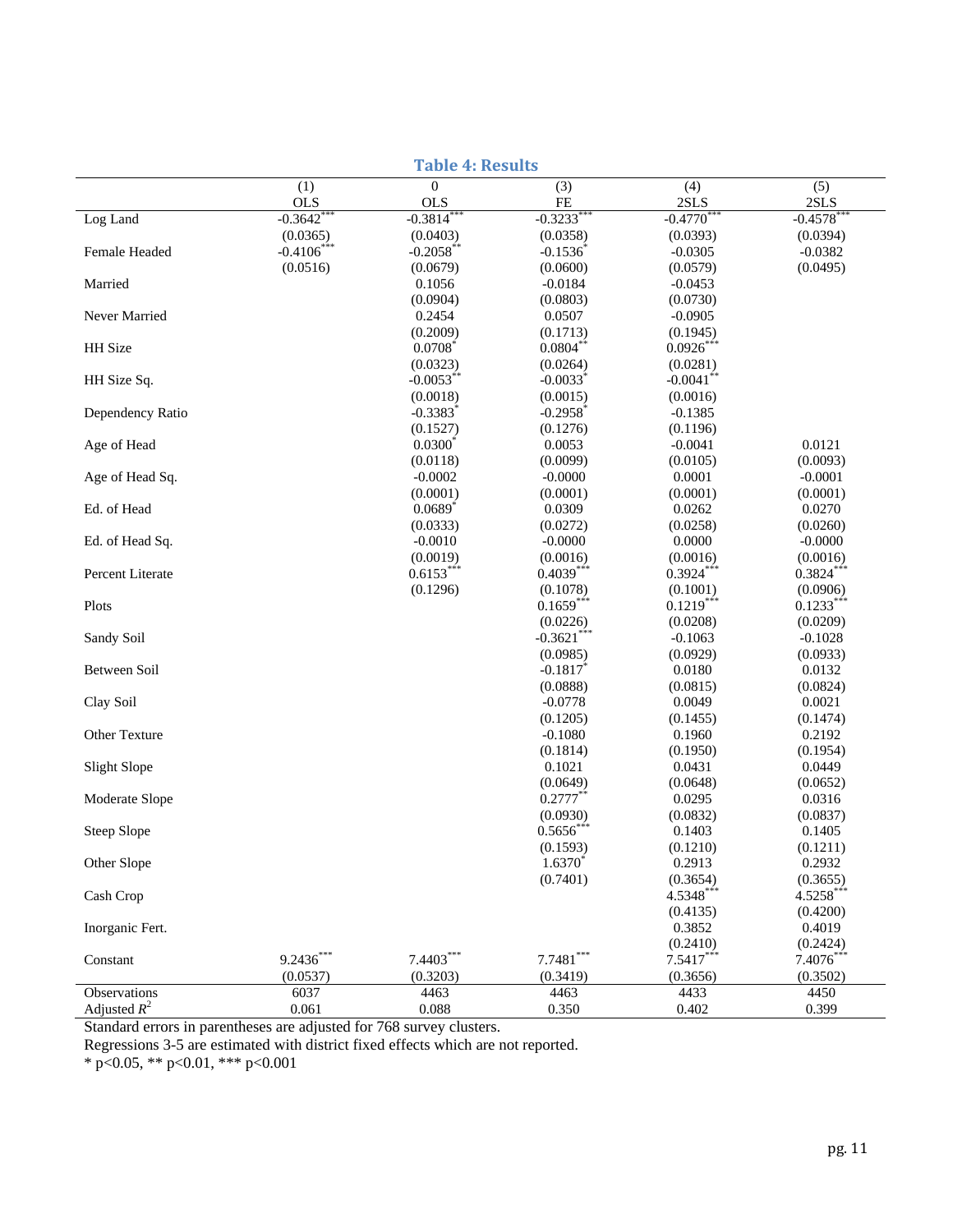In Regression 2 we add household demographic controls. The gender gap in productivity appears to be closing down to around 21%. We notice that there is an inverted U relationship between household size and land productivity, as the coefficients on household size and household size squared are positive and negative respectively; an increase in the household size will increase land productivity until having around 7 household members, ceteris paribus. The dependency ratio is negative as expected, as the increase of dependent household members increases the requirements for care, thus capturing some of the time that could otherwise be spent on agricultural production. We notice that the educational attainment of the head of household, which is the variable, used most often to capture human capital characteristics, is positive but doesn't have a very strong effect on productivity. On the other hand, the percentage of literate household members has a very strong effect on agricultural productivity: a household with only literate members would be 62% more productive per acre of land than a household comprised out of only illiterate people, ceteris paribus.

 In equation 3 we add controls for for soil types, slope and number of plots, as well as fixed effects for each district. In many studies of the IR phenomenon, critics have pointed to the lack of any direct controls for soil types as potentially resulting in an omitted variable bias (Cornia 1985, Bhalla and Roy 1988, Sen 1999). Whereas most studies have relied on fixed effects as controls for soil quality, our soil category provides new information, particularly as we use it in conjunction with fixed effects at the district level. We find three important results. The first is that the type of soil matters, as the increase in the share of sandy land or land between sandy and clay (versus the default loamy soil) decreases output per acre. The second is that the slope of land is important. Farms on slopes tend to be more productive than those on flat land. Third, and perhaps most striking, is that the degree of land fragmentation is correlated with higher output per acre. Dividing the same acres of land into more plots , while assuming the same household and the same soil and slope characteristics, is correlated with a 17% increase in agricultural productivity (an estimate which is positive and statistically significant). In this specification the gender gap in productivity has fallen to 15% and now is only significant at the 95 percent confidence level. In the next section we work at disentangling the effect of the differences in female and male-headed farms from the effects from the differences in input and crop choice

#### **The Choice of Crop**

One of the major differences between most poor and rich households in rural Kenya is access to cash crop farming. Gĩthĩnji (2000) for example found that farms which were described as mainly cash crop producing had higher land and labor productivity than the subsistence or mixed farms (both cash crop and subsistence farming) despite being surprisingly similar in terms of land endowments in size terms. In terms of labor, cash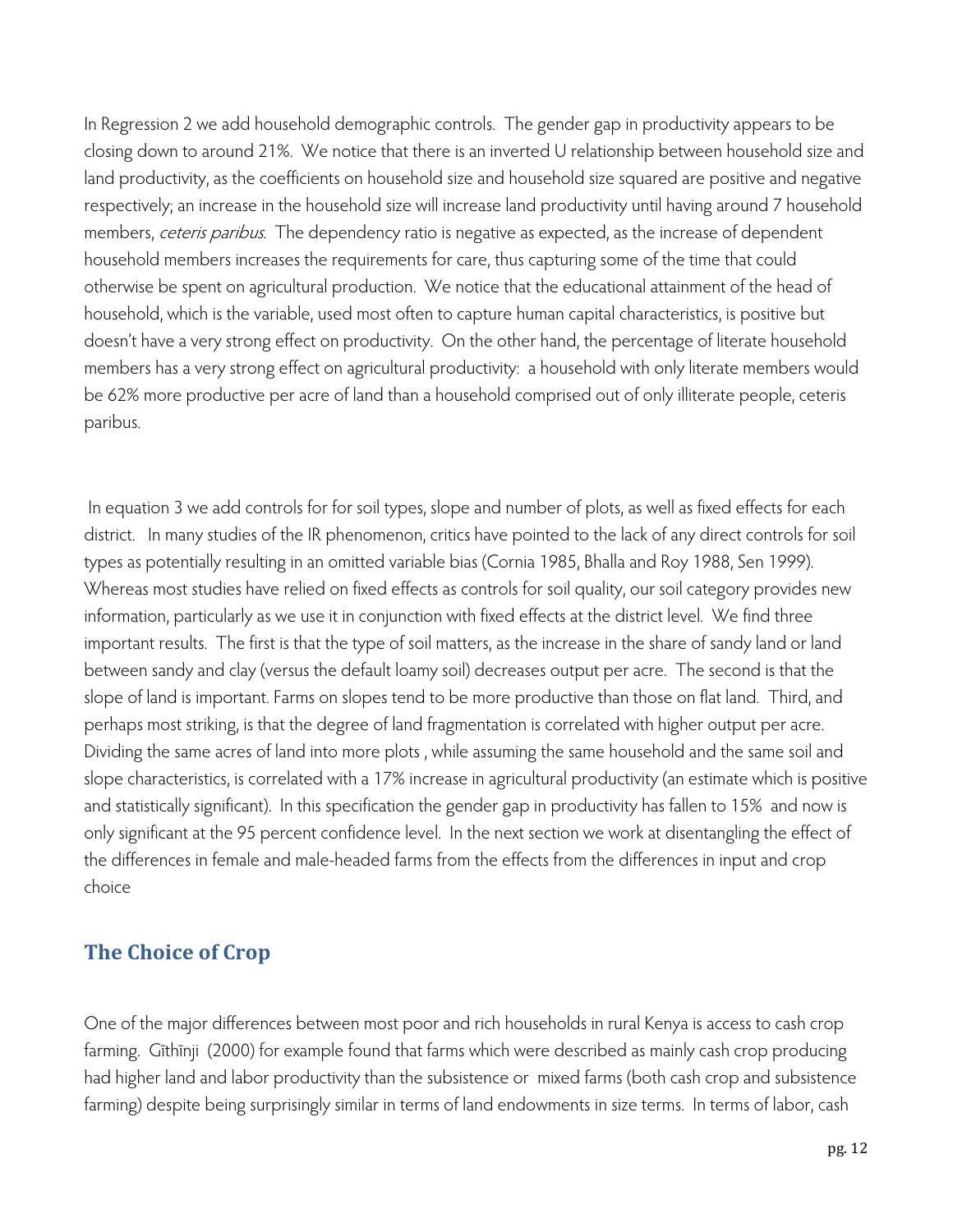crop farms were 2.3 times and 1.3 times as productive as subsistence and mixed farms respectively and 2.5 and 1.8 times in terms of land respectively.

Numerous other studies have found that female-headed households are also much less likely to engage in cash crop farming (Dey 1981, Chipande 1987, Due and Gladwin 1991, Masterson 2007). This is the case here, as well. While 11.9 percent of land under the control of males headed households is used for growing cash crops that is the case for only 7.8 percent of land under female headed households.

Female headed household's crop choice could be the result of outright discrimination in access to inputs or to the markets required to sell the cash crops. Prima facie evidence of this can be seen by examining where households obtain seeds and fertilizer; 3.4 percent of male headed households receive at least some of their fertilizer or seeds from a cooperative, compared to only 2 percent of female headed households. Additionally 3.8 percent of male headed households received seeds or fertilizer from a government source, compared to only 2.4 percent of female headed farms. In both cases the difference between males and female headed farms is significant at the 95% confidence level.

However discrimination is not the only possible explanation; there are numerous reasons why female headed households might be more likely to choose subsistence crops. Female headed household could be more risk averse to price fluctuations; lower access to credit might require subsistence crops for consumption smoothing; or cultural barriers might define certain crops as "male" crops. We can think of the problem as the presence of an unobserved variable "A". The variable A would be both correlated with growing cash crops and would influence the error term of our regression. Using X to designate all of the other regressors we get:

And:

$$
Y = \beta_1 X + \beta_2 CC + \epsilon
$$
  
=  $\beta_1 X + \beta_2 CC + (\alpha A + \mu)$   

$$
Cov(A_i CC_i) \neq 0
$$

To separate out the exogenous component of variation in cash crop production and fertilizer use from the endogenous element of crop choice we use a two stage least squares regression. In the first stage regressions we use the percent of other households in the same cluster that receive seeds or fertilizer from an agricultural cooperative as instruments to predict the percent of land devoted to growing cash crops and we utilize the percent of other farmers in the district using fertilizer to instrument a household's fertilizer use. Subsequently, we use the regression coefficients to predict the percent of land we would expect each farm dedicate to cash crops and likelihood of using fertilizer. The predicted values are then used in our second stage regression estimating land productivity. So our first\_1 stage is:

$$
\widehat{CC} = \pi_{11}X + \pi_{12}I + n_1
$$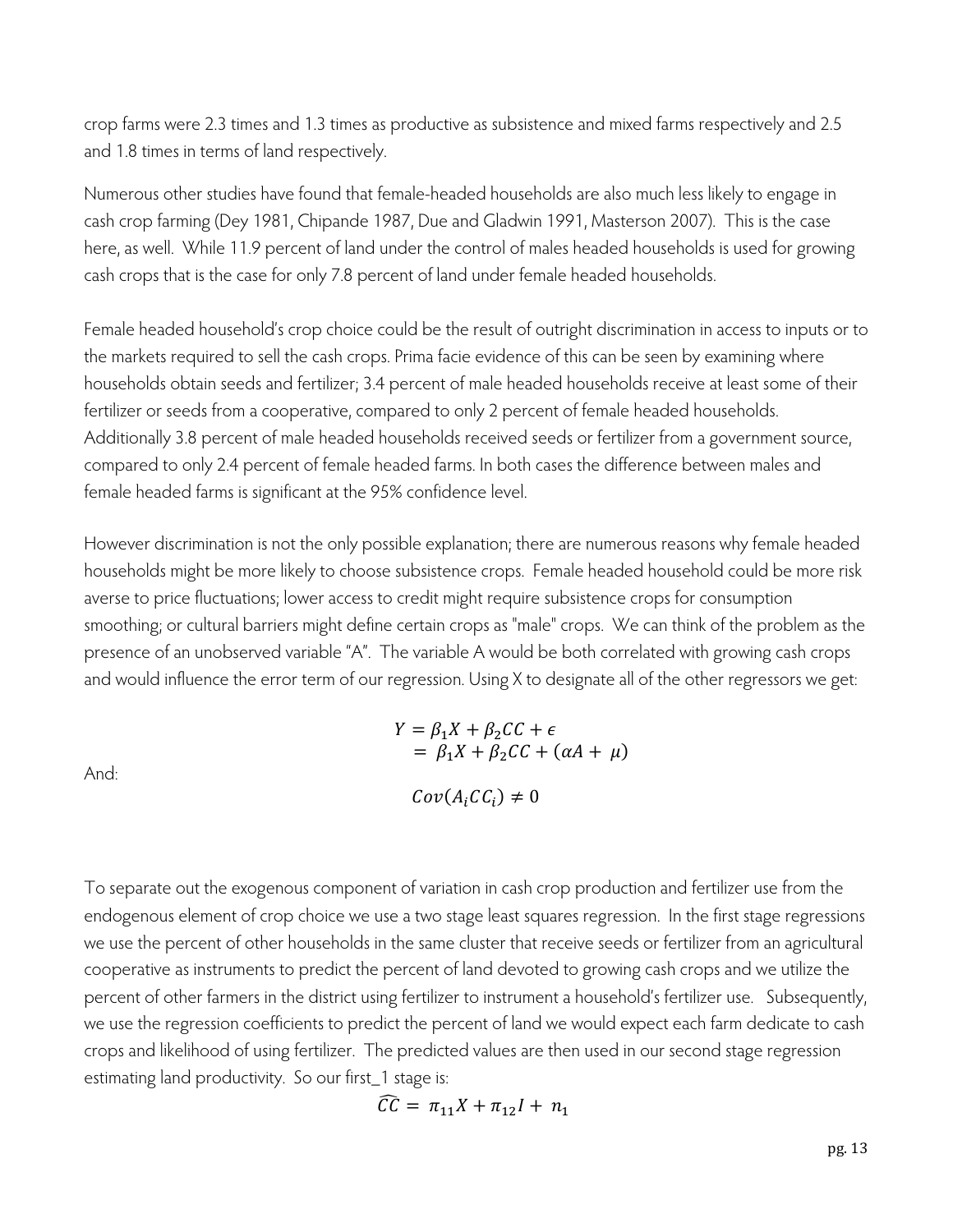$\widehat{Fert} = \pi_{21}X + \pi_{22}I + n_2$ 

And our second stage:

$$
Y = \beta_1 X + \beta_2 \widehat{CC} + \beta_3 \widehat{Fert} + \epsilon
$$

There are two key assumptions in this model. The first key assumption in this model is that the presence of a cooperative does not increase productivity on a farm unless the cooperative increases the likelihood that the farm produces cash crops. Additionally, the use of fertilizer by other farmers does not increase a household's production other than through increasing the likelihood that the farmer uses fertilizer. The second key assumption is that the correlation between our instruments and what they instrumenting is not zero. This second assumption we can empirically test. The R-squared scores for these regressions are .30 and .47 respectively and the instruments are all statistically significant in the first stage regressions.

In the first 2sls model (Regression 4), the percentage of land devoted to cash crops becomes a prime explanation of higher productivity. We notice that, once we calculate the likelihood that a farm will produce cash crops, the gender gap in agricultural productivity falls to a mere 3 percent and is statistically insignificant. The inverted U relationship between household size and agricultural productivity still holds. The percent of the household that is literate is still highly significant; a move from a household with only illiterate members to a household where all its members can read and write increases output per acre by 39 percent. Fragmentation still has a positive impact on productivity, whereas type of land, slope or the fertilizer use of the household cease being statistically significant.

However we must add an important caveat to this story: the household size variables have increased in their significance from the OLS FE models. It is possible that in order to take advantage of opportunities for cash crop production the labor advantage of a larger household becomes even more important. To test for this in our final regression – number 5 – replicates our 2sls model above but with all of the household size variables removed. The gender gap of productivity remains less than 4 percent and statistically insignificant despite no controls for their smaller average size. At the same time, the inverse relationship between farm size and productivity still holds true, while the positive impacts of household literacy, fragmentation and cash crop choice remain.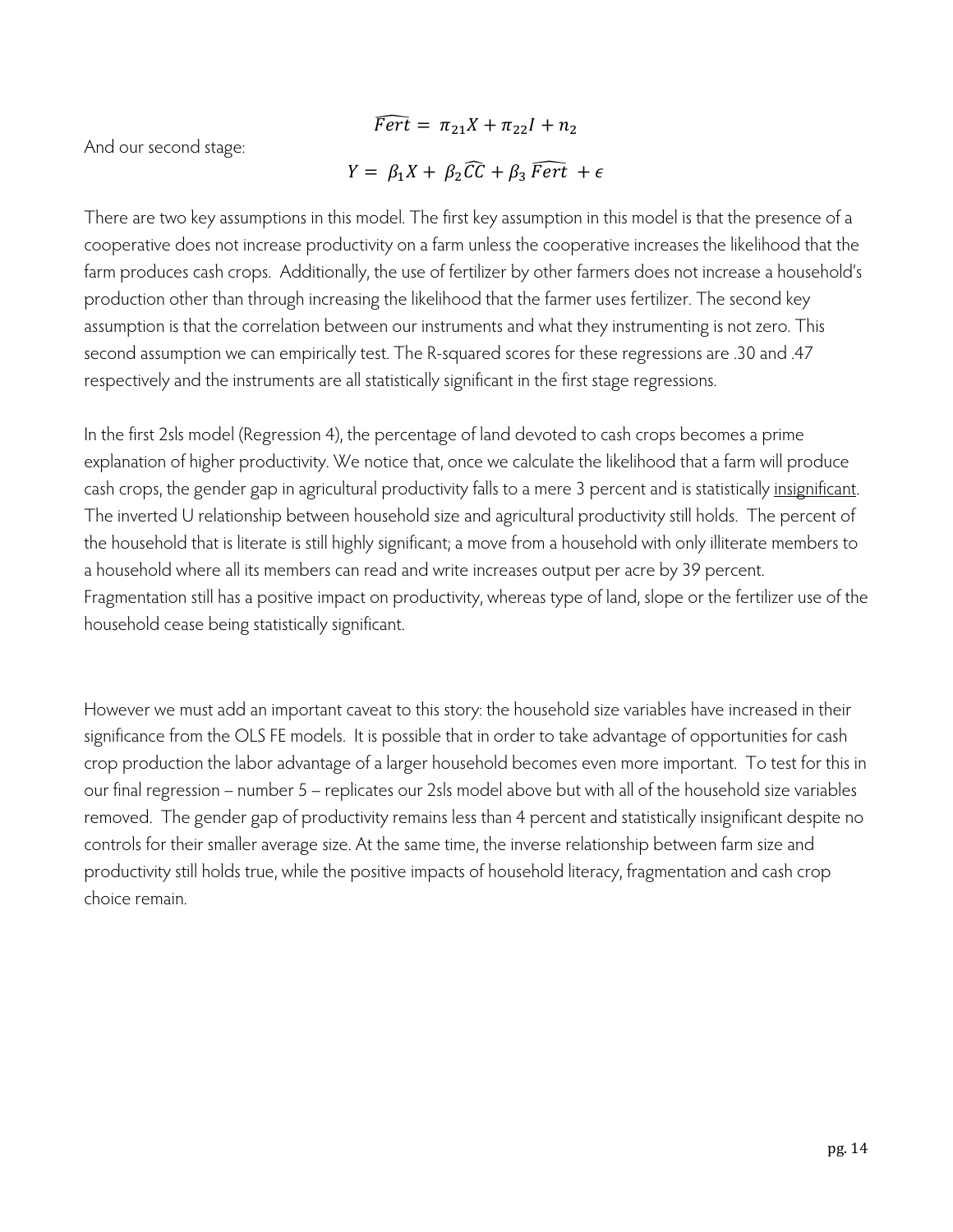#### **Discussion**

There are four key results from our estimations that bear some discussion. The first is that the inverse relationship between land size and output per acre holds even when controlling for female headed households who are close to 30 percent of farming households and who on average have lower gross output per acre than their male-headed counterparts. Given this result policies that facilitate land concentration may result in lower overall agricultural land productivity. Part of the reason that the IR result holds is our second key finding which is that in a model inputs and crop choice are controlled for being a female-headed household does not result in lower output per unit of land. This fits in with the findings by Nyariki (2011) who finds that female headed households are more efficient in the use of the limited resources that they control. In addition to female-headed households not being statistically significant, marital status has no explanatory power.. This finding is consistent with Gĩthĩnji 's (2000) simple calculation that showed given the largest possible remittances from urban areas, given the difference in population size between the urban and rural populations were not large enough to close the gap between male and female headed households. Our third key finding is the importance of human capital at the household level, i.e. there is complimentarity in household human capital in farming. Literacy of all members of the household has greater impact that the education of the head of the household.

The fourth key finding is the role of soil, slope, inputs and crop choice in the context of rainfed agriculture. In our OLS equation we find that soil and slope are key determinants of productivity, however their significance is lost in the context of a model that includes crop choice and fertilizer use. This is consistent with a story of where soil and slope characteristics determine crop choice (Gĩthĩnji et al 2011). The importance here vis-à-vis female headed households is that on average they have less access to standard crop cooperatives than do male households. In a simple logistic regression predicting access to cooperatives we find that for similar farm characteristics, the control for female-headed is negative and significant at the 10 percent level. For a farm with similar characteristics, switching the head of the farm from male to female decreases the probability of the farm using a cooperative by 43 percent.

This leads us to our final finding: the differences in male and female productivity are largely determined for by differences in crop choice. A full study of the gendered differences in cash crop production is beyond the scope of this paper; however we can put forward a few hypotheses. If female headed households are less able to access credit or insurance markets, or are closer to subsistence limits in their access to food, they may choose to produce subsistence crops despite their lower returns in order to lower the risk of price shocks. If this is the case policies that reduce these risks - such as food assistance, credit or insurance interventions, or food price stabilization - could increase female household participation in cash crop production and hence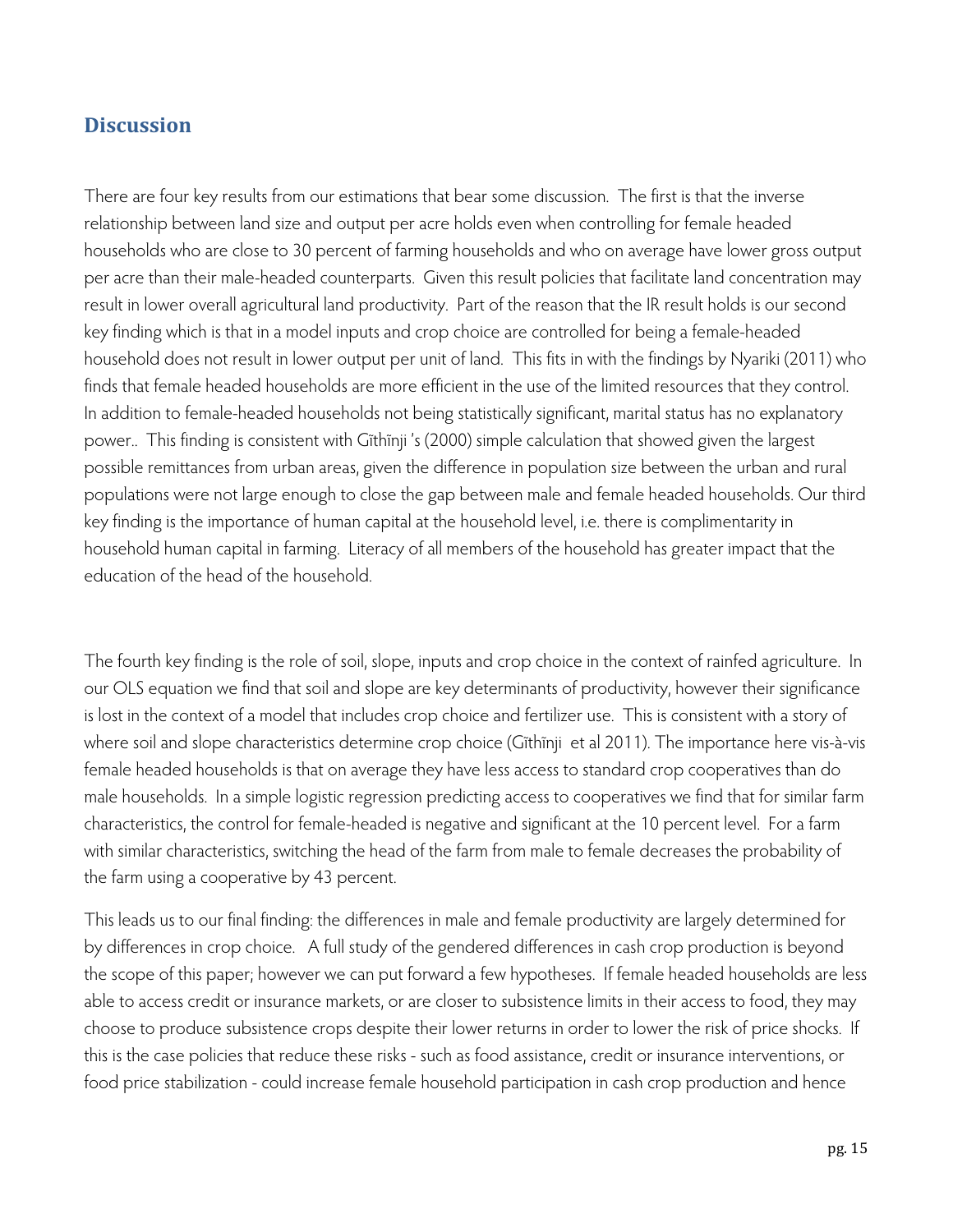overall productivity. Alternatively it is possible that female headed farms might desire to produce cash crops just as much as male farmers, but are being discriminated against in access to cooperatives and other markets for inputs and outputs. Policies to encourage more female participation in the cooperatives could have important impact in increasing female farm productivity.

#### **CONCLUSIONS**

Female-headed farms (de jure or de facto) are not less productive than male-headed farms: in fact, the difference in output per acre which appears in the initial (naïve, if you will) specifications can be attributed to the impact of the fact that they do not produce cash crops. However, this result is hardly a choice: it is rather an exclusion from agricultural cooperatives, government support, and networks in general, which would allow female-headed households to do equally well with female-headed households. In fact, once the different cash crop choice has been accounted for in the first stage of the estimation female-headed households are not less productive than their male-headed counterparts.

What is the import of our findings in the existing context of expanding markets and globalization? First, our finding of the IR effect and the non significance of female-headed households suggests that land redistribution would be beneficial for all poor rural households with limited access to land regardless of the sex of the household head. In addition however policy must go beyond redistribution and education and ensure that all households have equal access to the key inputs in farming. This would mean a complete reconsideration of both extension services and cooperatives which are the key ways that most successful small farmers receive support. Extension services must both become more gender sensitive in terms of provision of services, farmers chosen for demonstration and visits as well as in the makeup of extension officers. Crop cooperatives can no longer have a monopoly on supporting and marketing cash crops without them showing an ability to support female-headed households. In the absence of restructuring that force them to take gender into account then hybrid women organizations will be a necessity to ensure that women have equal opportunities in farming.

Although the above steps seem fairly obvious and straightforward, they essentially call for a reevaluation of the entire infrastructure of capital accumulation in rural areas, beginning with the redistribution of land, and then the creation of institutions that give small farmers including female-headed households equal access to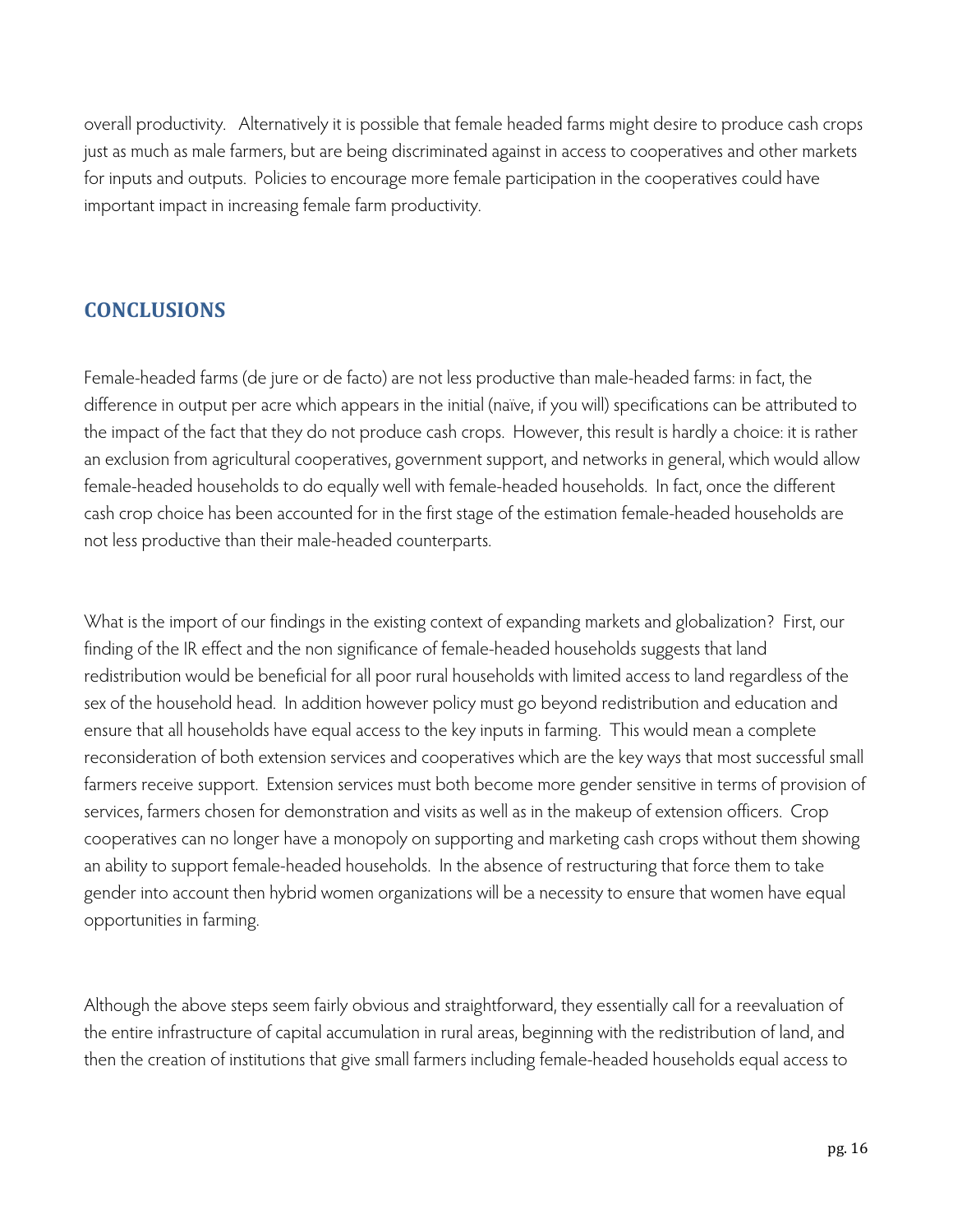key inputs. In the context of expanding markets and globalization it will be only with such a regime change that female-headed households and other small farmers will have a chance to thrive.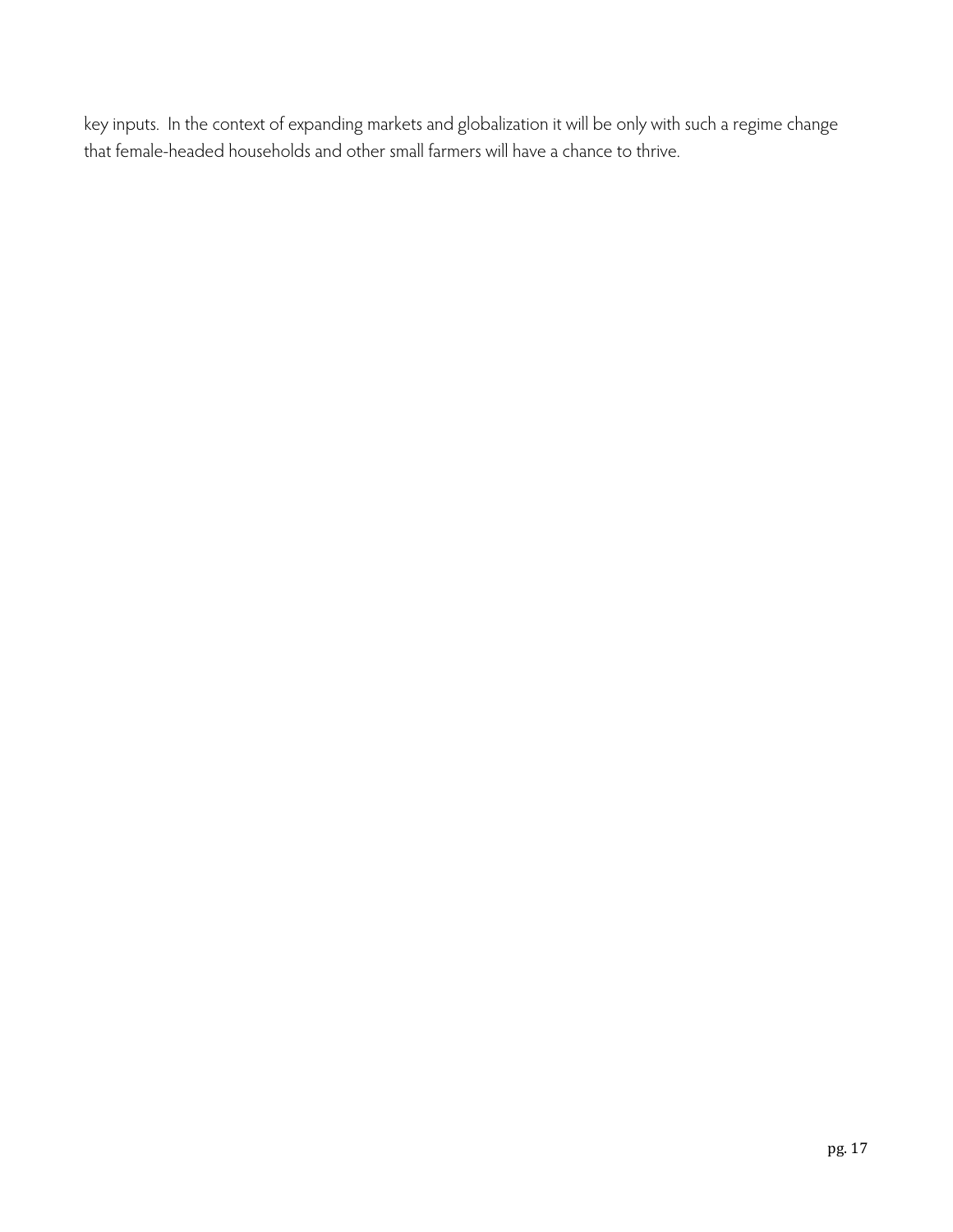#### **BIBLIOGRAPHY:**

Alene, Arega D., Victor M. Manyong, Gospel O. Omanya, Hodeba D. Mignouna, Mpoko Bokanga, and George D. Ohhiambo. 2008. "Economic efficiency and supply response of women as farm managers: comparative evidence from Western Kenya". World Development, 36(7) 1247-1260.

Bhalla, Surjit S. and Prannoy Roy. 1988. "Mis-Specification in Farm Productivity Analysis: the Role of Land Quality", Oxford Economic Papers (New Series) 40(1): 55-73.

Bindlish, Vishva, Robert Evenson, and Mathurin Gbetibouo. 1993. "Evaluation of T&V-based extension in Burkina Faso". World Bank Technical Paper No. 226. Africa Technical Department Series. Washington, D.C., World Bank.

Boserup, Ester 1970. Woman's Role in Economic Development. Aldershot, UK: Gower.

Chipande, G.H.R. 1987. "Innovation Adoption among Female-headed Households: The case of Malawi". Development and Change 18(2): 315-327.

Cornia, Giovanni Andrea. 1985. "Farm Size, Land Yields, and the Agricultural Production Function: An Analysis for Fifteen Developing Countries". World Development 13(4), 513-534.

Deere, Carmen Diana, and Magdalena Leon. 2001. Empowering Women: Land and Property Rights in Latin America. Pittsburgh: University of Pittsburgh Press.

Deininger, Klaus and Pedro Olinto. 2000. "Why liberalization alone has not improved agricultural productivity in Zambia: the role of asset ownership and working capital constraints" (World Bank policy research working paper; no. 2302), 2000.

http://elibrary.worldbank.org/docserver/download/2302.pdf?expires=1316053750&id=id&accname=guest& checksum=21CAC2AF46C43A629B4DF352CEC368EF (accessed 09/14/2011).Deininger, Klaus and Derek Byerlee. 2011. Rising Global Interest in Farmland: Can it yield sustainable and equitable benefits? Washington, D.C.: The International Bank for Reconstruction and Development/The World Bank.

Dey, Jennie. 1981. "Gambian women: Unequal partners in rice development projects?" *Journal of* Development Studies 17(3): 109-122.

Dolan, Catherine S. 2001. "The 'good wife': struggles over resources in the Kenyan horticultural sector". Journal of Development Studies 37(3), 39-70.

Due, Jean M. and Christina H. Gladwin. 1991. "Impacts of Structural Adjustment Programs on African Women Farmers and Female-Headed Households". American Journal of Agricultural Economics 73(5): 1431-1439.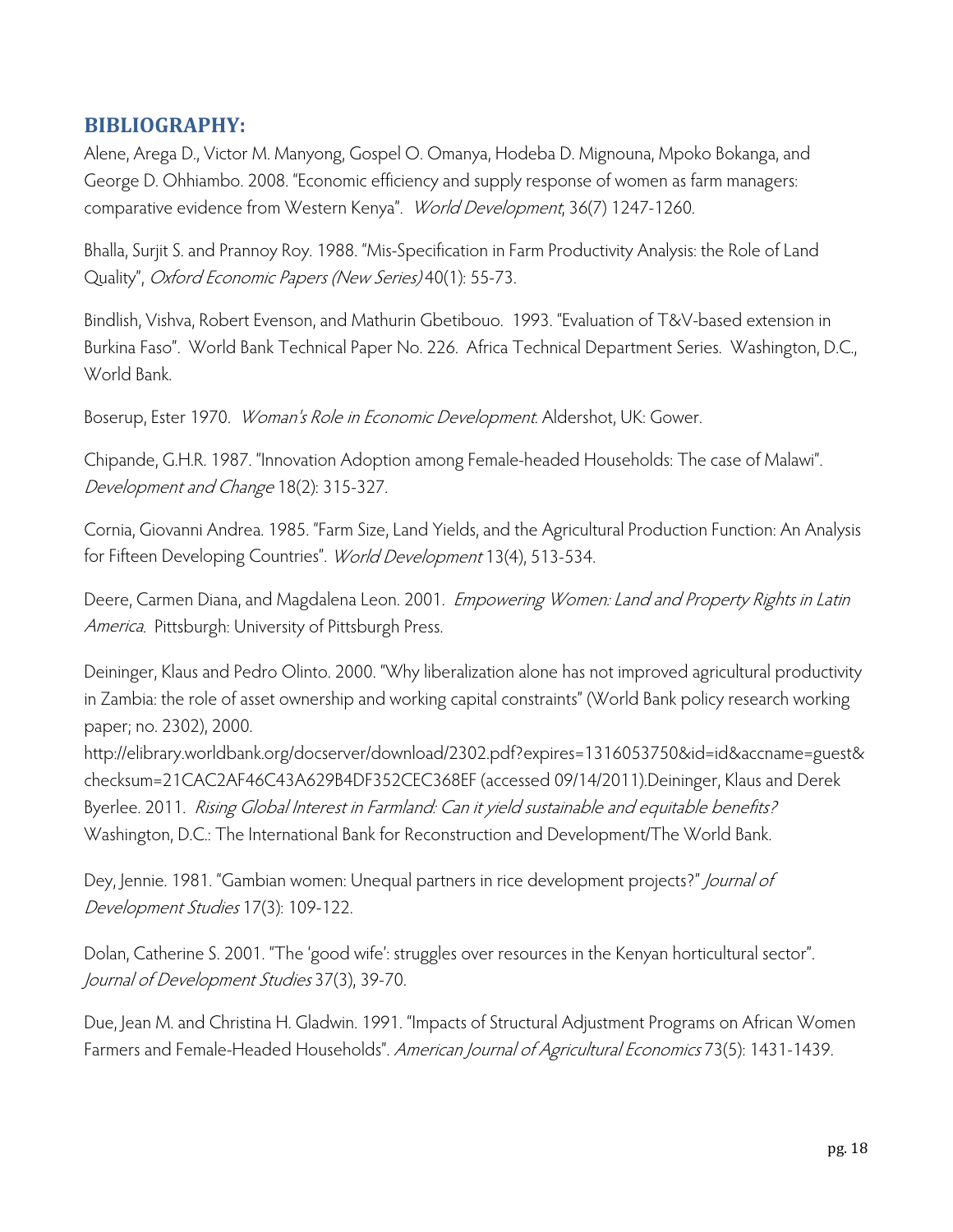FAO. 2011. Women in Agriculture: Closing the gender gap for development. Rome, Italy : FAO and Agriculture Organization of the United Nations.

Freeman, Donald 1991. A City of Farmers, McGill University Press, Montreal.

Gĩthĩnji, Mwangi wa. 2000. Ten Millionaires and Ten Million Beggars: A study of income distribution and development in Kenya. Ashgate, UK: Ashgate Pub Ltd.

Gĩthĩnji, Mwangi wa. 2010. "Growing Unequally: An Audit of the Impact of Kenya's Vision 2030 on Growth" in SIDs Kenya Vision 2030: An Audit from an Income and Gender Inequalities Perspective, Society for International Development, Nairobi (2010)

Gĩthĩnji, Mwangi wa. 2011."Land, Poverty and Human Development in Kenya" UMASS-AMHERST Economics Working Papers # 2011-30

Gĩthĩnji, Mwangi wa, Charalampos Konstantinidis, and Andrew Barenberg. 2011. "Beyond Redistribution: Examining the Implications of the Inverse Relationship between Land Size and Productivity in Kenya" Paper given in the UMASS-AMHERST Economics Political Economy Workshop, April 12, 2011

Goldstein, Markus, and Christopher Udry. 2008. "The profits of power: land rights and agricultural investment in Ghana". Journal of the Political Economy 116(6), 981-1022.

Government of Kenya. 2008. The First Medium Term Plan 2008-12, Office of the Prime Minister and The Ministry of Finance, Nairobi

Holden, Stein, Bekele Shiferaw, and John Pender. 2001. "Market imperfections and land productivity in the Ethiopian Highlands". Journal of Agricultural Economics 52(3), 53-70.

Lesorogol, Carolyn K. 2005. "Privatizing pastoral lands: economic and normative outcomes in Kenya". World Development 33(11): 1959-1978.

Manji, Ambreena. 2006, The Politics of Land Reform in Africa: From Communal Tenure to Free Markets, Zed Books, London.

Manji, Ambreena. 2003. "Capital, labour and land relations in Africa: A gender analysis of the World Bank's Policy Research Report on Land Institutions and Land Policy". Third World Quarterly 24(1): 97-114.

Masterson, Thomas. 2007. "Female Land Rights, Crop Specialization, and Productivity in Paraguayan Agriculture". Working Paper No. 504. Annandale-on-Hudson, NY: The Levy Economics Institute of Bard College.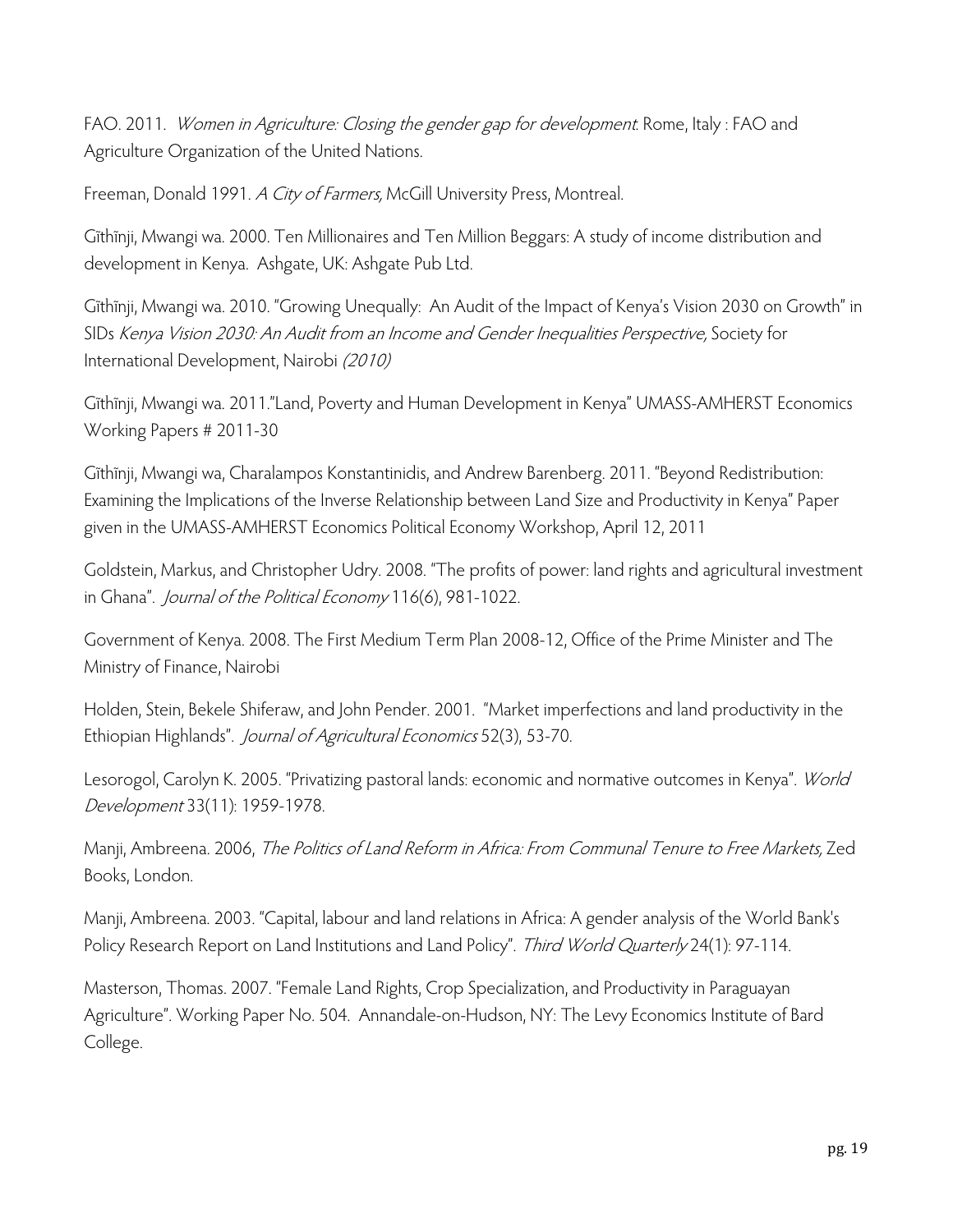Mazingira Institute. 1987. Urban Food Production and the Cooking Fuel Situation in Urban Kenya: National Report: Results of a 1985 National Survey. Nairobi, Kenya: Mazingira Institute.

Mwangi, Esther. 2007. "Subdividing the Commons: Distributional Conflict in the Transition from Collective to Individual Property Rights in Kenya's Maasailand", World Development 35(5): 815-834.

Nyariki, Dickson M. 2011. "Farm size, modern technology adoption, and efficiency of small holdings in developing countries: Evidence from Kenya". The Journal of Developing Areas 45: 35-52.

Oladeebo, J.O. and A. A. Fajuyigbe. 2007. "Technical efficiency of men and women upland rice farmers in Osun State, Nigeria". Journal of Human Ecology 22 (2): 93-100.

Ongaro, W.A. 1990. "Modern maize technology, yield variations and efficiency differentials: a case of small farms in Western Kenya". Eastern Africa Economic Review 6(1): 11-29.

Ouma, James Okuro, Hugo de Groote, and George Owuor. 2006. "Determinants of improved maize seed and fertilizer use in Kenya: policy implications". Embu, Kenya, Agricultural Research Institute: Nairobi, International Maize and Wheat Improvement Centre; and Njoro, Kenya, Egerton University.

Peterman, Amber, Julia Behrman, and Agnes Quisumbing. 2010. "A review of empirical evidence on gender differences in non-land agricultural inputs, technology and services in developing countries". IFPRI. http://www.fao.org/docrep/013/am316e/am316e00.pdf (accessed 9/12/2011).

Place, Frank, Michelle Adato and Paul Hebinck. 2007. "Understanding Rural Poverty and Investment in Agriculture: An Assessment of Integrated Quantitative and Qualitative Research in Western Kenya". World Development 35(2): 312-325.

Quisumbing, Agnes R. 1996. "Male-female differences in agricultural productivity: methodological issues and empirical evidence". World Development, 24(10): 1579-1995.

Saito, Katrine Anderson, Hailu Mekonnen and Daphne Spurling. 1994. "Raising the productivity of women farmers in sub-Saharan Africa". World Bank Discussion Papers, Africa Technical Department Series No. 230, Washington, DC: World Bank.

Sen, Amartya. 1999. Employment, Technology, and Development. Oxford: ILO and Clarendon Press.

Sender, John, and Deborah Johnston. 2004. "Searching for a Weapon of Mass Production in Rural Africa: Unconvincing Arguments for Land Reform". Journal of Agrarian Change 4(1-2): 142-164.

Staudt, Kathleen. 1978. "Agricultural Productivity Gaps: A Case Study of Male Preference in Government Policy Implementation". Development and Change 9: 439-547.